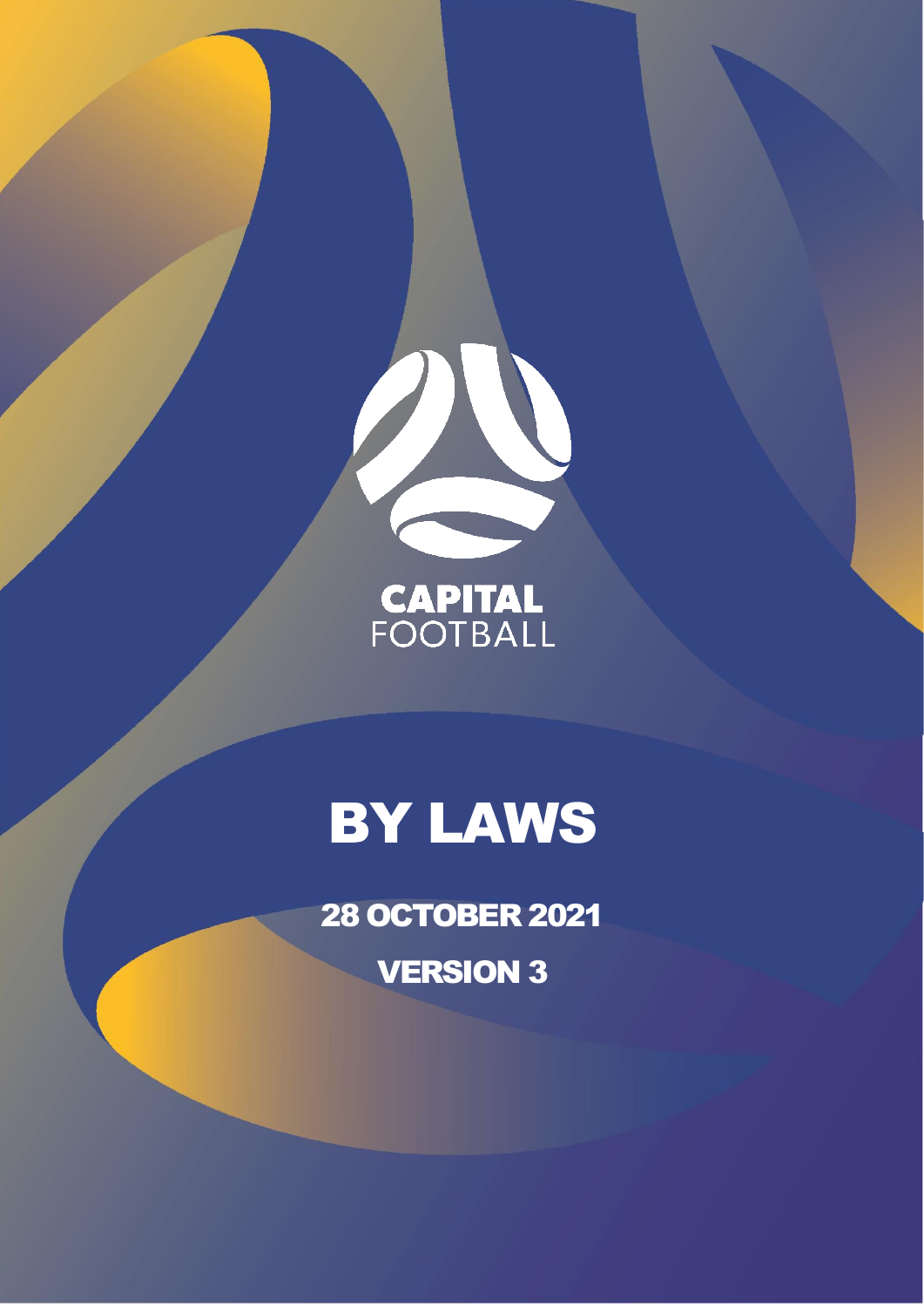| <b>VERSION</b> | <b>DATE</b> | <b>AUTHOR</b>           | <b>RATIONALE</b>                                                         |
|----------------|-------------|-------------------------|--------------------------------------------------------------------------|
|                | 15/07/2019  | <b>Capital Football</b> |                                                                          |
| $\overline{2}$ | 3/08/2020   | <b>Capital Football</b> | Updated to template; amendments to clubs within<br>regions and districts |
| -3             | 30/07/2021  | <b>Capital Football</b> | Amendments to clubs within regions and districts                         |
| -4             | 28/10/2021  | <b>Capital Football</b> | Updated list of clubs                                                    |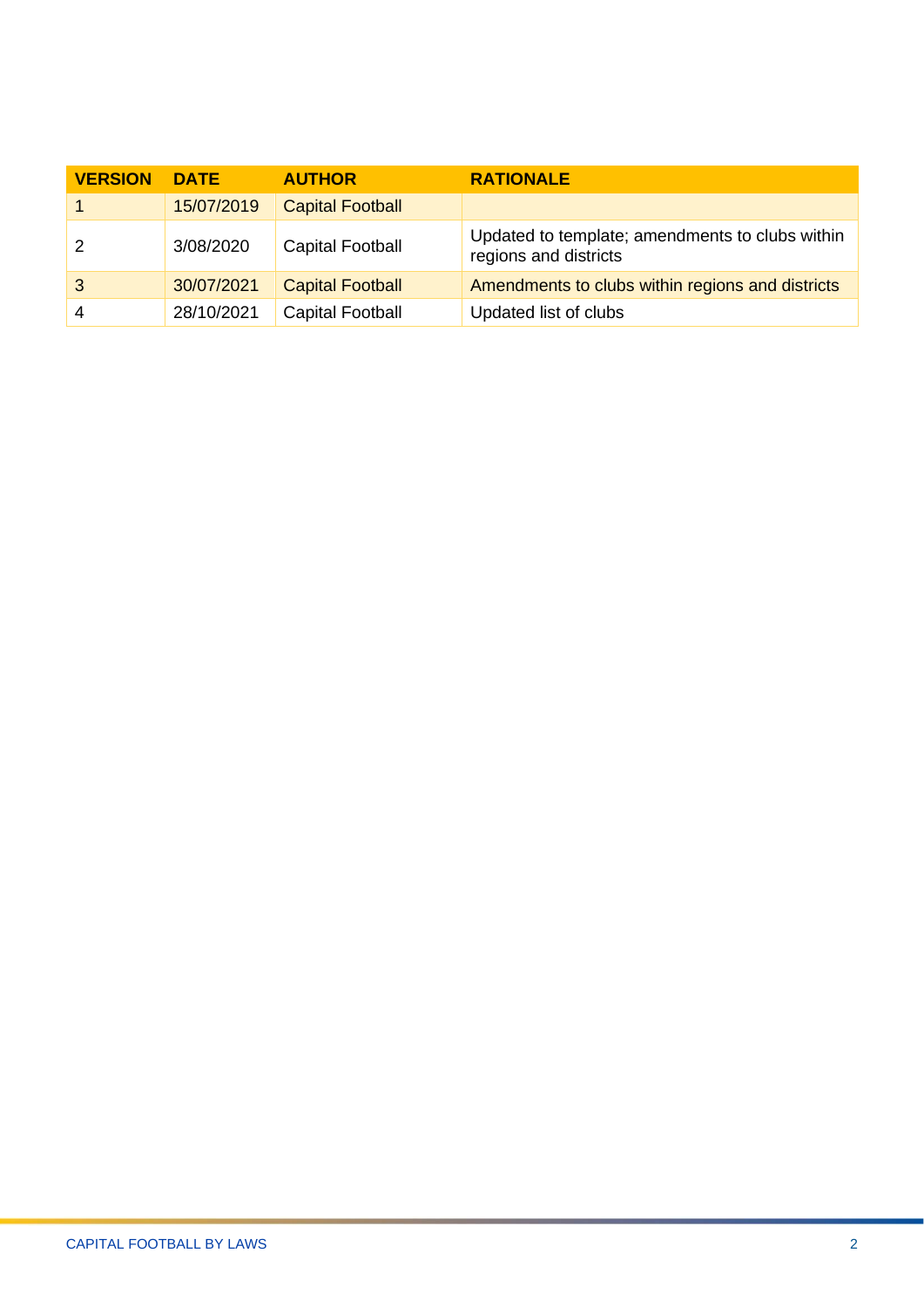# **CONTENTS**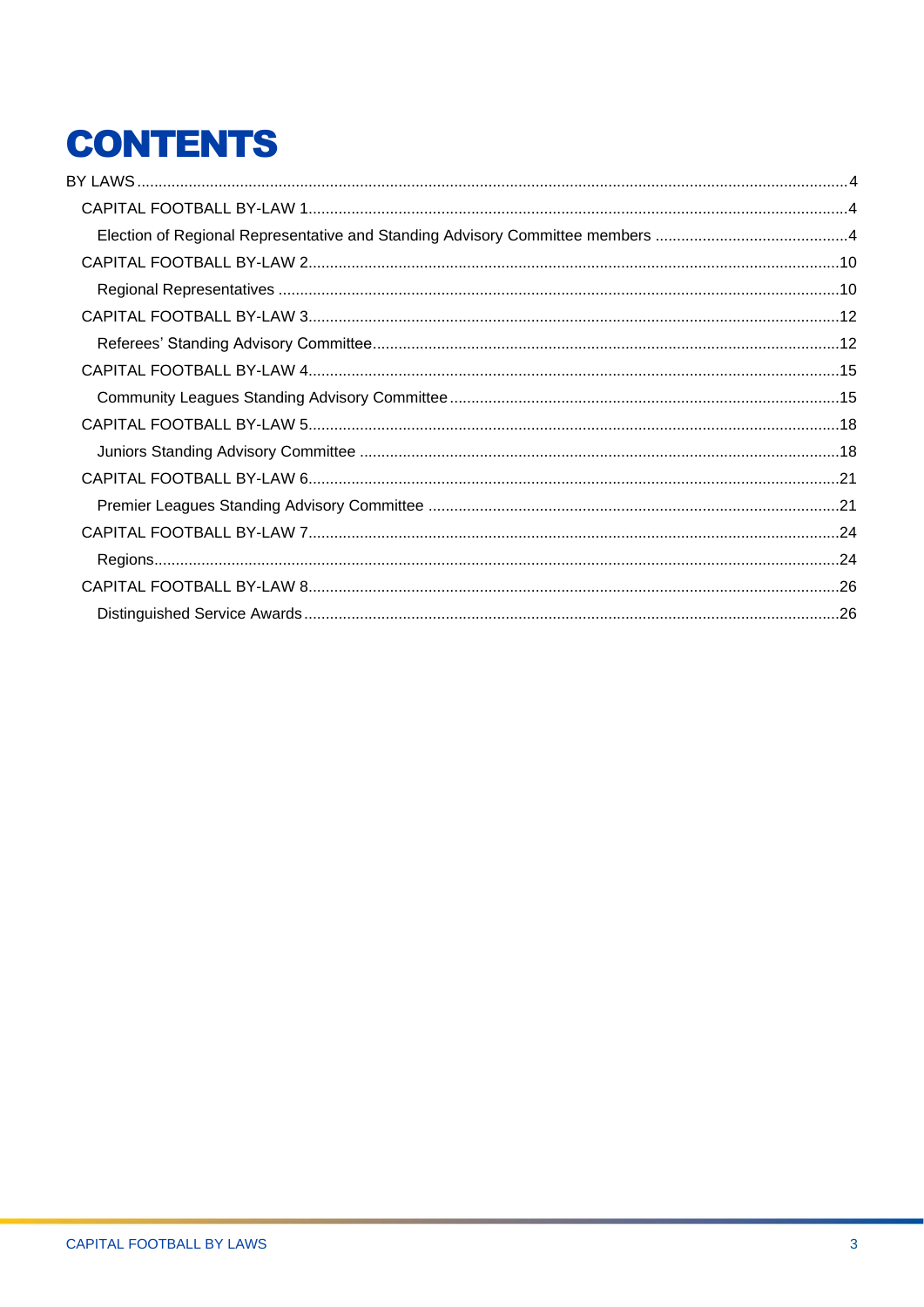### <span id="page-3-0"></span>BY-LAWS

These amended By-Laws were adopted by the ACT Football Federation's (trading as Capital Football) Board on 29 May 2019 and ratified by Football Federation Australia on 4 July 2019.

### <span id="page-3-1"></span>CAPITAL FOOTBALL BY-LAW 1

### <span id="page-3-2"></span>ELECTION OF REGIONAL REPRESENTATIVE AND STANDING ADVISORY COMMITTEE MEMBERS

#### 1. STATUS

This By-law is made by the Directors of the Board under the powers conferred on them by the Constitution of ACT Football Federation Incorporated (Constitution). It is to be known as By-law 1.

#### 2. INTERPRETATION

Words and phrases defined in the Constitution have the same meanings in this By-law, which is to be read in conjunction with (and subject to) the Constitution.

Football means "Association Football" as recognised by FIFA from time to time. To avoid doubt, at the date of incorporation of the Company, Football includes the games of soccer, soccer football, indoor or 5-a-side (Futsal) soccer and beach soccer.

#### 3. PURPOSE

This By-law provides for the election of Regional Representative Members and Standing Advisory Committees.

There will be four Regional Representative Members elected by clubs from each Region (preferably two per District within each Region). Members of each Standing Advisory Committee will be elected from the pool of eligible candidates nominated across all Regions in accordance with the By-laws.

#### 4. ELIGIBILITY – REGIONAL REPRESENTATIVE MEMBERS

#### 4.1 ELIGIBILITY FOR ELECTION

A person is eligible to be a Regional Representative Member if they are:

- a) 18 years of age or over; and
- b) nominated according to paragraph 9.2; and
- c) not an employee (or contractor) of Capital Football or of FFA.

#### 4.2 ELIGIBILITY TO VOTE

Subject to paragraph 9.1, only Clubs that are assigned to a Region may vote for the Regional Representative Member of that Region.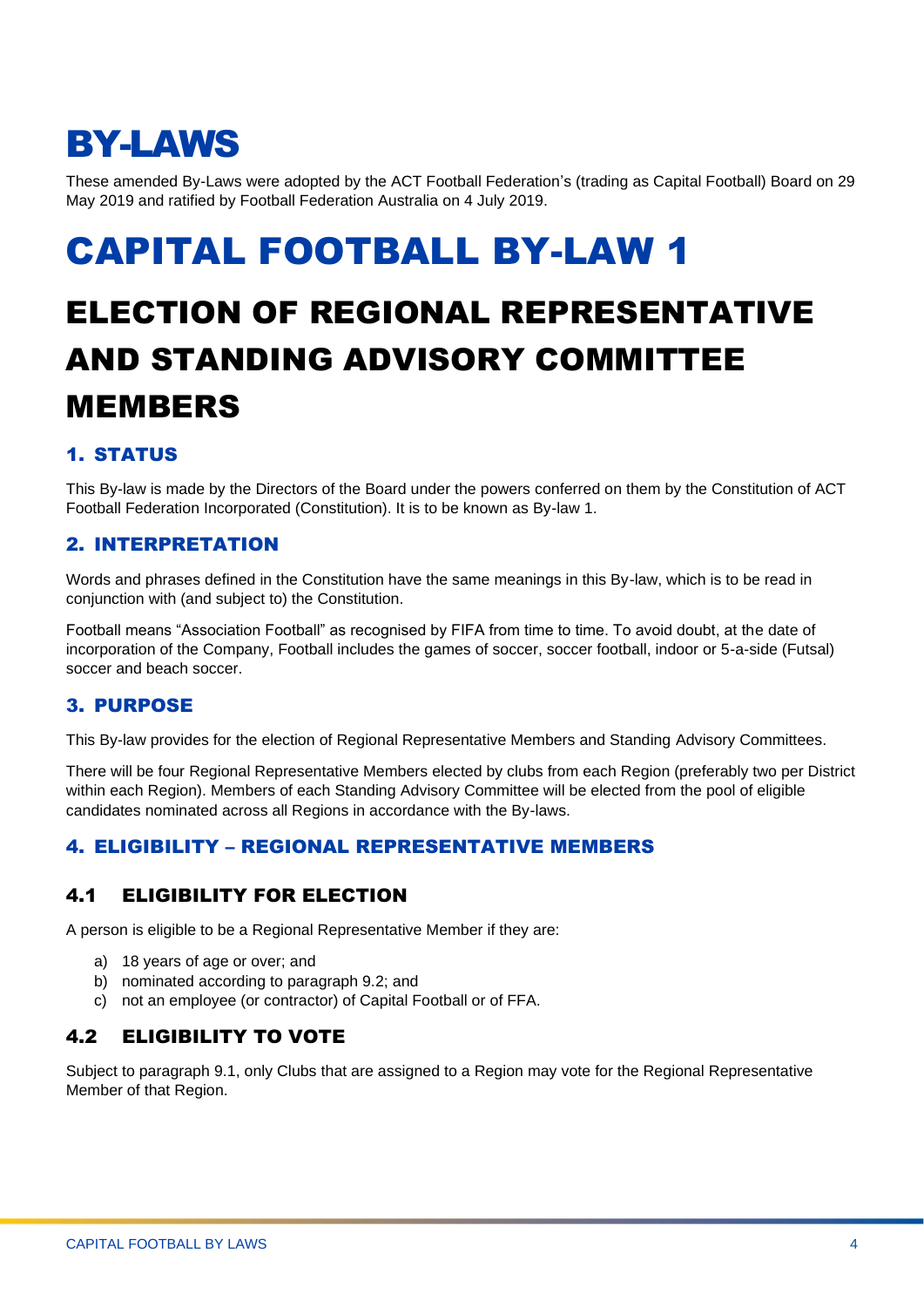#### 5. ELIGIBILITY – REFEREES' STANDING ADVISORY COMMITTEE

#### 5.1 ELIGIBILITY FOR ELECTION

A person is eligible to be a member of the Referees' Standing Advisory Committee if they are:

- a) 18 years of age or over; and
- b) nominated according to paragraph 9.2; and
- c) not an employee (or contractor) of Capital Football or of FFA.

#### 5.2 ELIGIBILITY TO VOTE

Subject to paragraph 9.1, the following persons have the right to vote:

a) A Registered Participant who is registered in the category of Accredited referee and is aged 18 years or over.

#### 6. ELIGIBILITY – COMMUNITY LEAGUES STANDING ADVISORY COMMITTEE

#### 6.1 ELIGIBILITY FOR ELECTION

A person is eligible to be a member of the Community Leagues Standing Advisory Committee if they are:

- a) 18 years of age or over; and
- b) Nominated according to paragraph 9.2;
- c) Not an employee (or contract) of Capital Football or of FFA.

#### 6.2 ELIGIBILITY TO VOTE

Subject to paragraph 9.1, votes may only be cast by Clubs fielding teams in Capital Football's women's, men's or futsal community league competitions. These clubs must be participating in such competitions at the date of the relevant election or have participated in those competitions within the 12 months preceding that date.

#### 7. ELIGIBILITY – JUNIORS STANDING ADVISORY COMMITTEE

#### 7.1 ELIGIBILITY FOR ELECTION

A person is eligible to be a member of the Juniors Standing Advisory Committee if they are:

- a) 18 years of age or over; and
- b) Nominated according to paragraph 9.2;
- c) Not an employee (or contract) of Capital Football or of FFA.

#### 7.2 ELIGIBILITY TO VOTE

Subject to paragraph 9.1, votes may only be cast by Clubs fielding teams in Capital Football's junior league (including junior futsal) competitions for players under 18 years of age. These clubs must be participating in such competitions at the date of the relevant election or have participated in those competitions within the 12 months preceding that date.

#### 8. ELIGIBILITY – PREMIER LEAGUES STANDING ADVISORY COMMITTEE

#### 8.1 ELIGIBILITY FOR ELECTION

A person is eligible to be a member of the Community Leagues Standing Advisory Committee if they are:

- a) 18 years of age or over; and
- b) Nominated according to paragraph 9.2;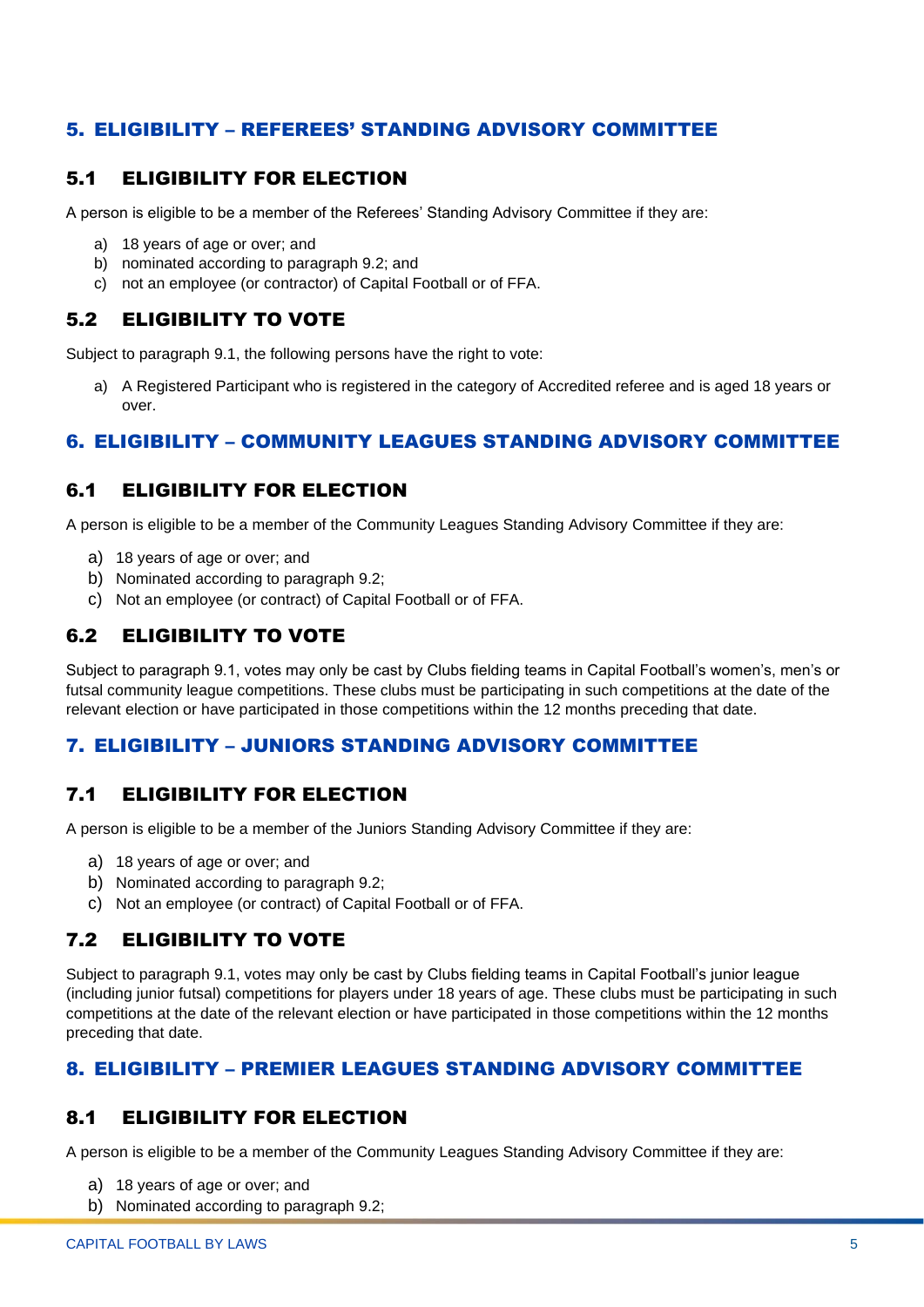c) Not an employee (or contract) of Capital Football or of FFA.

#### 8.2 ELIGIBILITY TO VOTE

Subject to paragraph 9.1, votes may only be cast by Clubs fielding teams in Capital Football's men's, women's and futsal premier league competitions. These clubs must be participating in such competitions at the date of the relevant election or have been declared by the Board to participate in those competitions within the 12 months following that date.

#### 9. ELECTIONS GENERALLY

#### 9.1 NO RIGHT TO MULTIPLE VOTES

Despite any other provision of this By-law, at an election held for the purposes of this By-law, a person (including a Club):

- a) may vote at each election for which that person is eligible to vote; but
- b) may not at any election:
	- i. vote for Regional Representative Members in more than one Region;
	- ii. vote more than once for any Standing Advisory Committee.

#### 9.2 NOMINATIONS

A person who is eligible for election according to paragraphs 4.1, 5.1, 6.1, 7.1 or 8.1 must be nominated for election by either of the following, as appropriate:

- a) A Club affiliated with Capital Football (by a resolution of the committee of the club communicated to Capital Football by the President of the club); or
- b) In the case of the Referee's Standing Advisory Committee, two registered senior referees with Capital Football

A Club may only nominate one candidate for each of the following:

- a) appointment to the Community Leagues, Premier Leagues, and Juniors Standing Advisory Committees; and
- b) Regional Representative Member for the Region in which the Club resides.

A nomination must be:

- a) in writing;
- b) signed by the nominator(s) and the nominee;
- c) specify the Region or Standing Advisory Committee in respect of which the nominee is standing for election; and
- d) be lodged at the Registered Office by the time and date specified in the notice calling for nominations.

#### 9.3 STATEMENTS BY CANDIDATES

Each candidate may provide the Board with a statement supporting their candidacy.

Statements are to be received at the Registered Office by the date for the close of nominations according to paragraph 9.2.

Statements which are received within time are to be made available to Registered Participants in the same way as ballot papers are made available under paragraph 9.6.

The Board need not make available a statement under this paragraph if it is more than 1,000 words long or is, in the opinion of the Board, defamatory.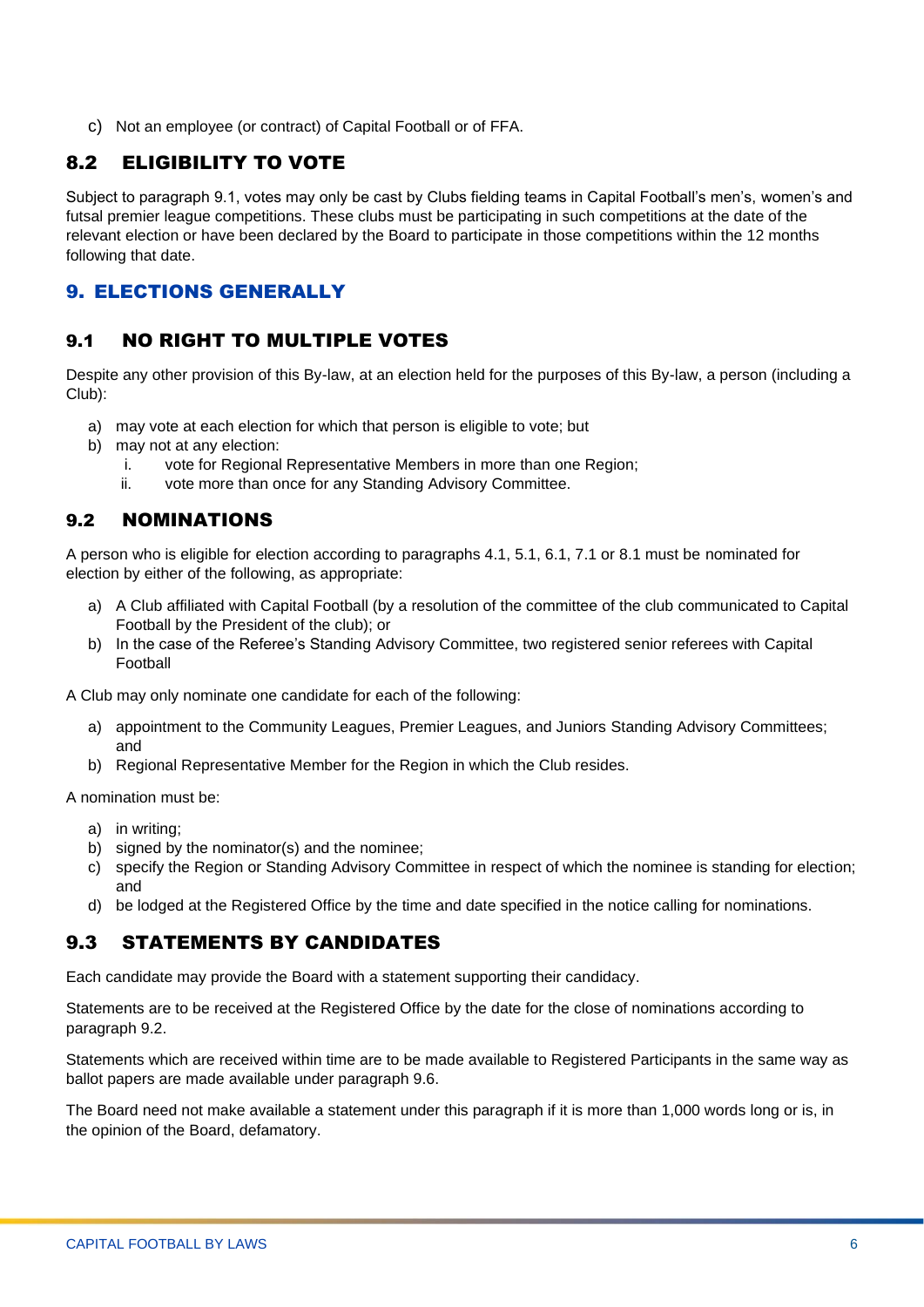#### 9.4 NEED FOR A POLL

If the number of candidates for election is equal to the number required to be elected, those candidates are taken to be elected and a declaration by the Board to that effect is final.

If the number of candidates for election is less than the number required to be elected those candidates are taken to be elected and a declaration by the Board to that effect is final.

If the number of candidates for election is greater than the number required to be elected, a poll will be held according to this By-law.

#### 9.5 BALLOT PAPERS

The Board must arrange for ballot papers to be published for:

- a) Regional Representative Member candidates in each Region; and
- b) Standing Advisory Committee members,
- c) in respect of which an election is required.
- d) Ballot papers will be in the form and contain information the Board think fit.

#### 9.6 DISTRIBUTION OF BALLOT PAPERS

Ballot papers will be made available to eligible electors in the manner the Board think fit, including:

- a) at the Registered Office;
- b) on Capital Football's website; and
- c) at major competition venues.

#### 9.7 VOTING

Votes are to be recorded on ballot papers as follows:

- a) electors must place consecutive whole numbers starting at "1" in the number of candidates squares equal to the number of candidates to be elected so as to indicate preferences; and
- b) electors may place further consecutive whole numbers in additional candidate squares so as to indicate additional preferences.

#### 9.8 RETURN OF BALLOT PAPERS

Completed ballot papers must be returned to the Registered Office by the date stipulated on the ballot paper.

Any ballot paper which is received after that time will not be counted.

#### 9.9 SCRUTINY OF BALLOT PAPERS

Except as provided in this paragraph, a ballot paper is formal and effect must be given to the elector's intention as far as that intention is clear.

A ballot paper is informal if:

- a) in the opinion of the Board, or the Board' nominee, it is not authentic;
- b) no first preference is marked; or
- c) a first preference is marked for two or more candidates.

The Board, or the Board's nominee, must examine each ballot paper and those ballot papers which are formal must be counted.

A decision by the Board, or the Board' nominee, under this paragraph is final.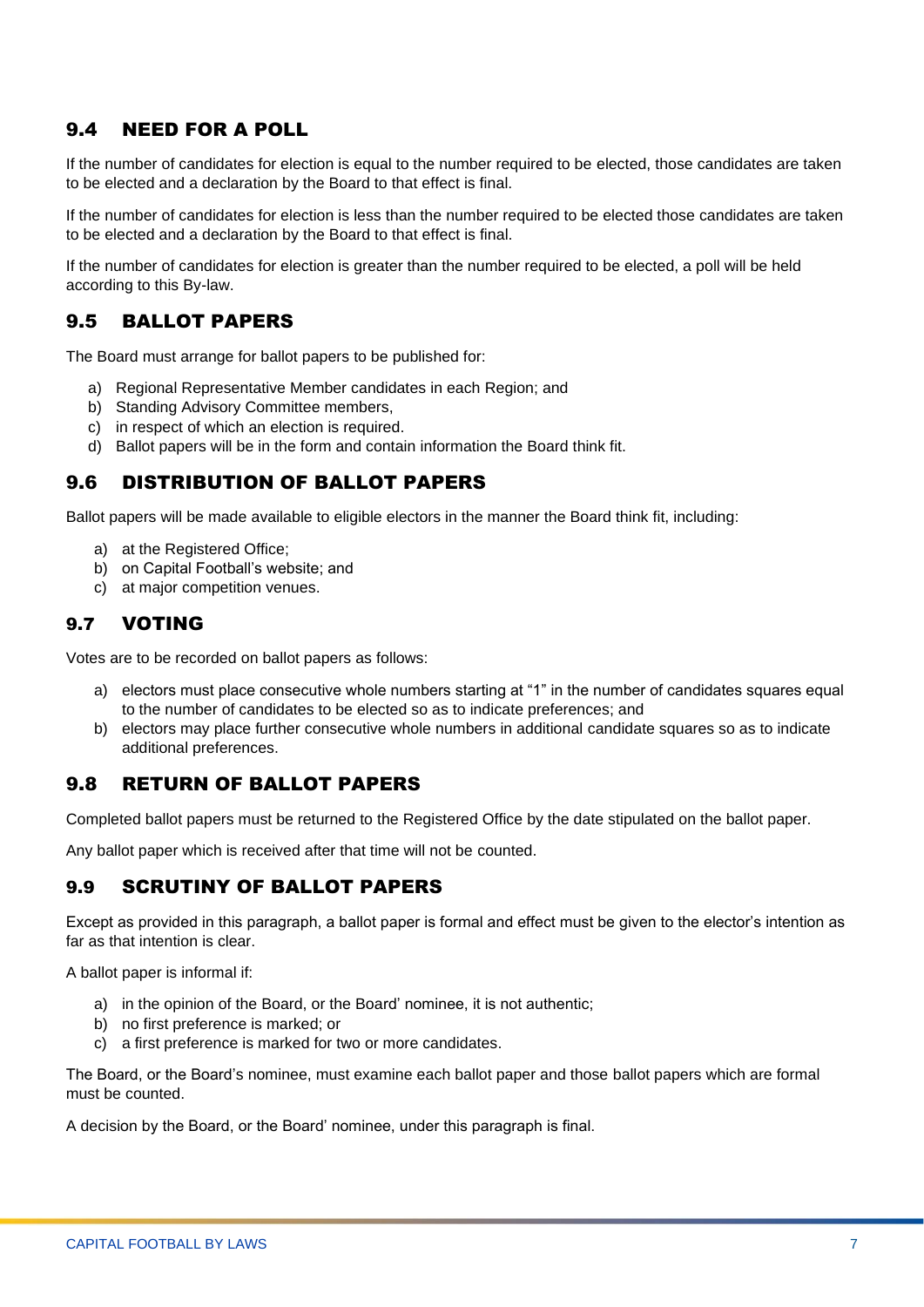#### 9.10 COUNTING VOTES

- a) Setting aside from the count as informal any ballot paper not in accordance with By-law 9.9:
- b) Counting a vote for each candidate for every number marked 1 to the number of vacancies to be filled on the ballot paper admitted to the count;
- c) Vacancies being filled in order of candidature who polls the highest number of votes until all vacancies are filled;
- d) Where there is a tie for the last vacancy/s it will be determined by the candidate/s who polled the highest number of first preference votes being elected to the vacancy/s. If the candidates are still tied the candidate chosen during the drawing of lots will be declared elected.

#### 9.11 DECLARATION OF RESULTS

As soon as possible after results of an election are ascertained, the Board will:

- a) declare the successful candidates elected;
- b) notify the candidates of the results of the election; and
- c) publish the results in any manner they consider appropriate.

A declaration made by the Board under this paragraph is final.

#### 10. TERM OF OFFICE AND CASUAL VACANCIES

#### 10.1 TERM OF OFFICE

Each member of a Standing Advisory Committee and each Regional Representative Member will serve a two-year term and is eligible for re-election.

#### 10.2 CASUAL VACANCY OR OTHER SHORTFALL IN MEMBERS

A casual vacancy will be filled by the Board. However, in filling a casual vacancy, the Board are to have regard to the results of the most recent election. A person appointed under this paragraph holds office until the end of the term of the person in whose place they were appointed.

In addition, the Board may appoint persons to be Standing Advisory Committee members in either of the following situations:

- a) after an election of a Standing Advisory Committee, if the number of candidates for election to a Standing Advisory Committee was less than the minimum required number of members for that Standing Committee; or
- b) at any time, if the Standing Advisory Committee had less than the maximum number of members.

In the case of such appointments, the Board may appoint any number of members they deem appropriate, provided that the Standing Advisory Committee does not as a result have greater than the maximum number of members permitted by the By-laws. All persons appointed to fill a shortfall of members holds office as if they were elected at the immediately preceding election of Standing Advisory Committee members.

#### 11. TIMING OF ELECTION OF STANDING ADVISORY COMMITTEE MEMBERS

Elections for Standing Advisory Committee members are to be held every two years and will coincide with Regional Representative Member elections.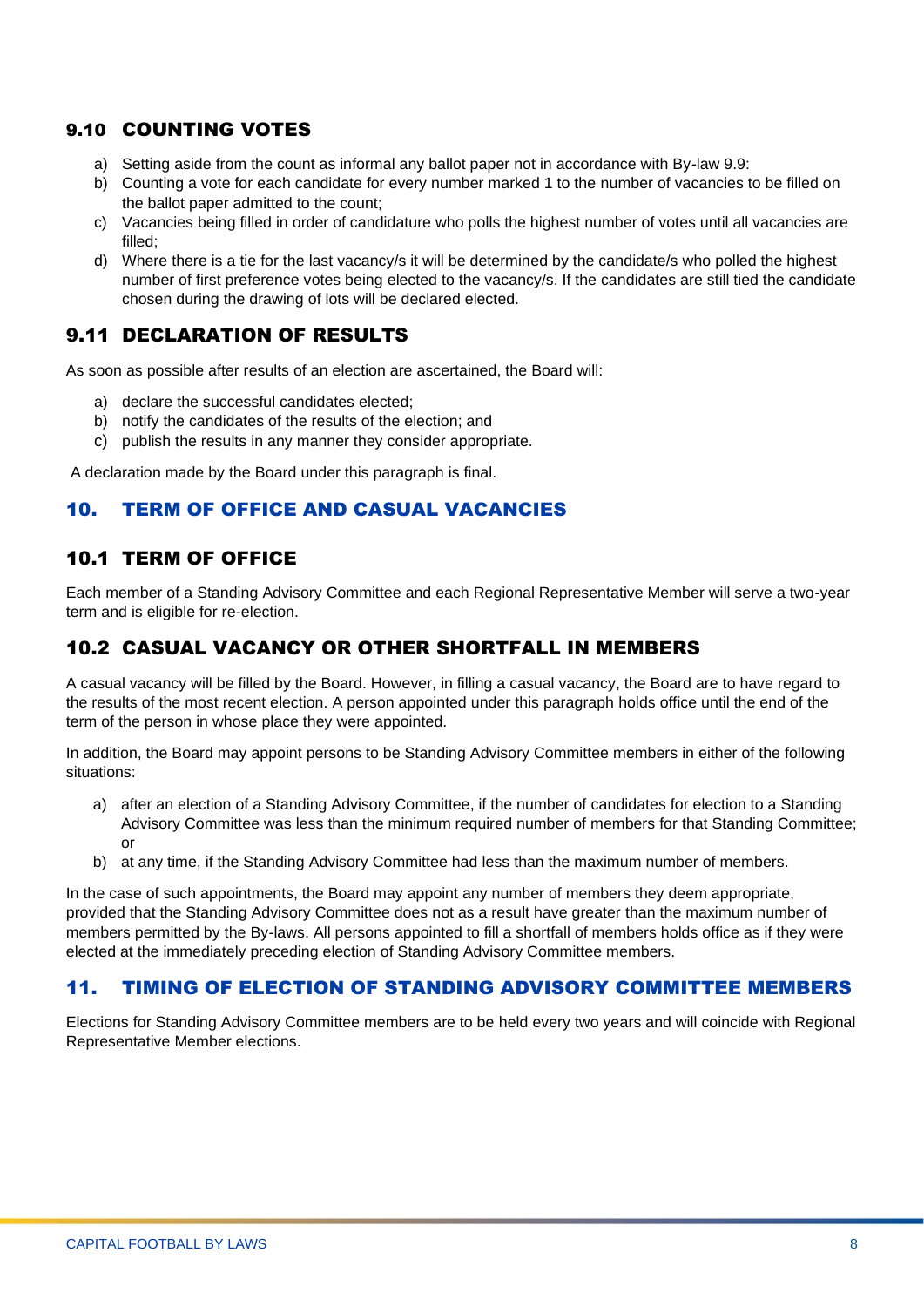#### 12. REGIONAL REPRESENTATIVE AND STANDING ADVISORY COMMITTEE

#### MEMBERS' INDIVIDUAL RESPONSIBILITIES

Whilst performing their duties as a Regional Representative or a member of an ACT Standing Advisory Committee, a member shall:

- 1. Avoid bringing the FFA, Capital Football or the game of football into dispute. This includes adhering to the FFA Football Code of Conduct.
- 2. Attend Standing Advisory Committee and other sub-committee meetings as required.
- 3. Act respectfully, honestly and with integrity toward CF Directors, Capital Football employees, Clubs, Players, Officials, Referees and other stakeholders within the sport.
- 4. Make no statements in public or to the media that is disparaging of Capital Football Directors and employees, Clubs, Players, Officials, Referees and other stakeholders within the sport.
- 5. Make no statements in public or to the media in respect of any policy decisions of the Standing Advisory Committee or Capital Football unless following prior approval of the Board.
- 6. Abide by the Constitution & By-Laws, Policies, Rules & Regulations.
- 7. Disclose, and take reasonable steps to avoid, any conflict of interest (real or apparent) in connection with their position and their private interests and activities (financial and personal). This includes avoiding improper use of inside information and/or duties, status, power or authority, in order to gain, or seek to gain, a benefit or advantage for any person.
- 8. Not use or reveal any confidential information either during their term, or any time thereafter, except for purposes approved by the CEO or Board of Directors. 'Confidential Information' for this purpose includes information about clients, dealings, finances, processes, products, technical information, equipment and organisation of staff, unless this information is available to the public.
- 9. Take notice that any violent or offensive behaviour towards any Capital Football Directors and employees, Clubs, Players, Officials, Referees and other stakeholders within the sport is at all times unacceptable and renders serious consequences, as is any sexual, racial and other forms of harassment.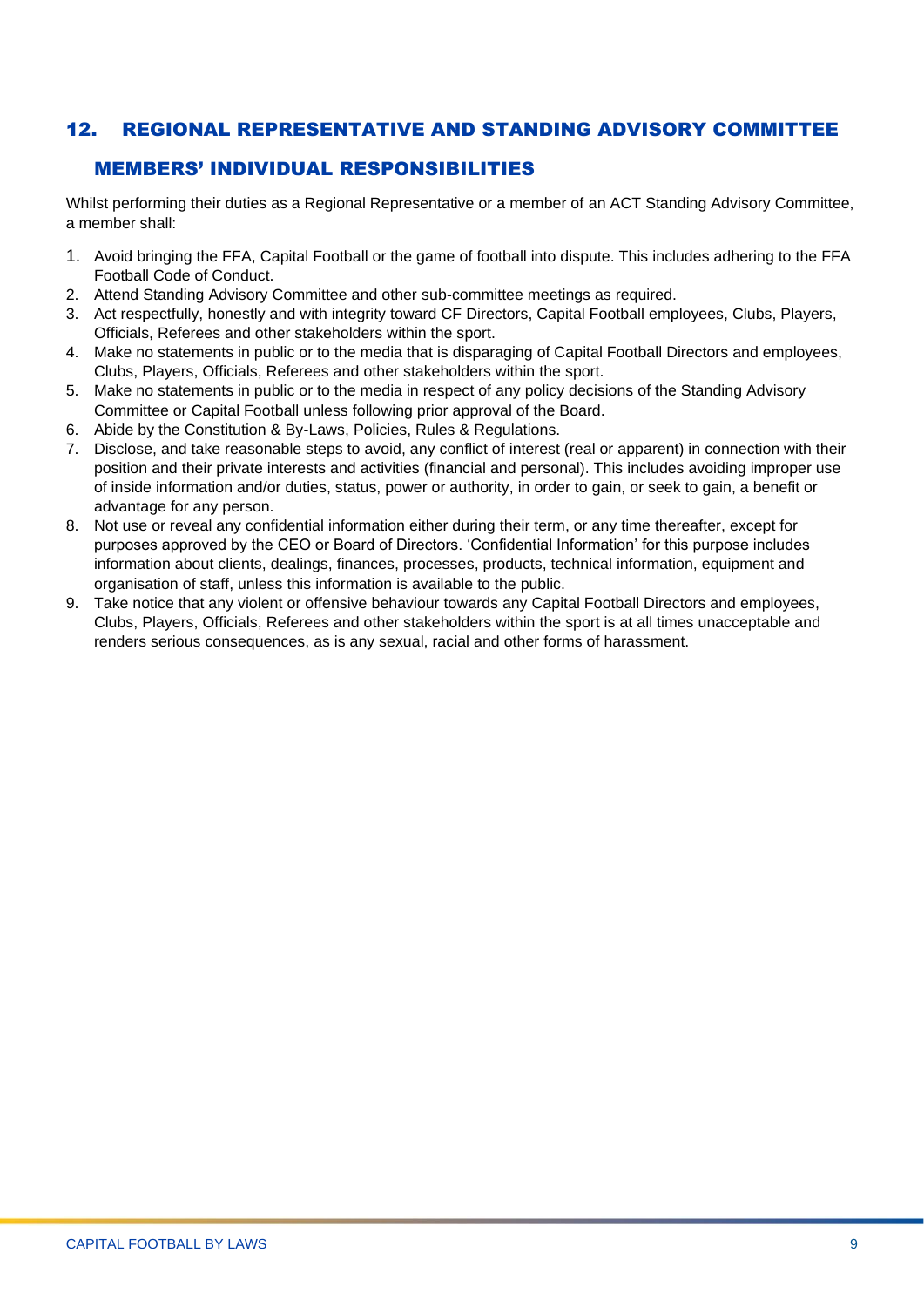### <span id="page-9-1"></span><span id="page-9-0"></span>REGIONAL REPRESENTATIVES

#### 1. STATUS

This By-law is made by the Board under the powers conferred on them by the Constitution of ACT Football Federation Incorporated (Constitution). It is to be known as By-law 2.

#### 2. INTERPRETATION

Words and phrases defined in the Constitution have the same meanings in this By-law, which is to be read in conjunction with (and subject to) the Constitution.

#### 3. PURPOSE AND ROLE

This By-law establishes and prescribes the functions and obligations of Regional Representative Members.

The Regional Representatives shall report to the Board either directly or through the CEO or their delegate and work collaboratively with other Regional Representatives, ACT Standing Advisory Committees and Capital Football employees, in:

- a) facilitating communication between the Board and clubs in relation to matters concerning the management, governance, development and direction of football and futsal in the ACT;
- b) facilitating communication between clubs and the Board in relation to matters concerning the management, governance, development and direction of football and futsal in the ACT;
- c) contributing to the enhancement and management of football and futsal in the ACT and region by advising and making recommendations to the Board and CEO;
- d) contributing to the management and governance, together with future development and direction of football and futsal in the ACT; and
- e) relation to such other matters as requested by the Board.

#### 4. MEMBERSHIP

There will be four Regional Representative Members for each Region (preferably with two from each District within the Region), elected or appointed according to By-law 1.

An employee of Capital Football will be appointed as Secretary to assist the Representative Members with the planning and conduct of regional council meetings. The Secretary will be entitled to hold an ex-officio role on the regional council.

#### 5. FUNCTIONS AND OBLIGATIONS

#### 5.1 FUNCTIONS

Regional Representative Members must:

- a) seek and maintain membership of Capital Football for so long as they remain a Regional Representative Member;
- b) uphold and promote the objects of Capital Football and the FFA;
- c) attend all general meetings of Capital Football reasonably practicable;
- d) in their capacity as a Member of Capital Football receive and consider all reports and business discussed at general meetings:
- e) represent their Region at Capital Football functions and meetings;
- f) represent Capital Football at all relevant Region functions and meetings:
- g) facilitate the implementation of Capital Football policy, programs and initiatives within each club in the Region;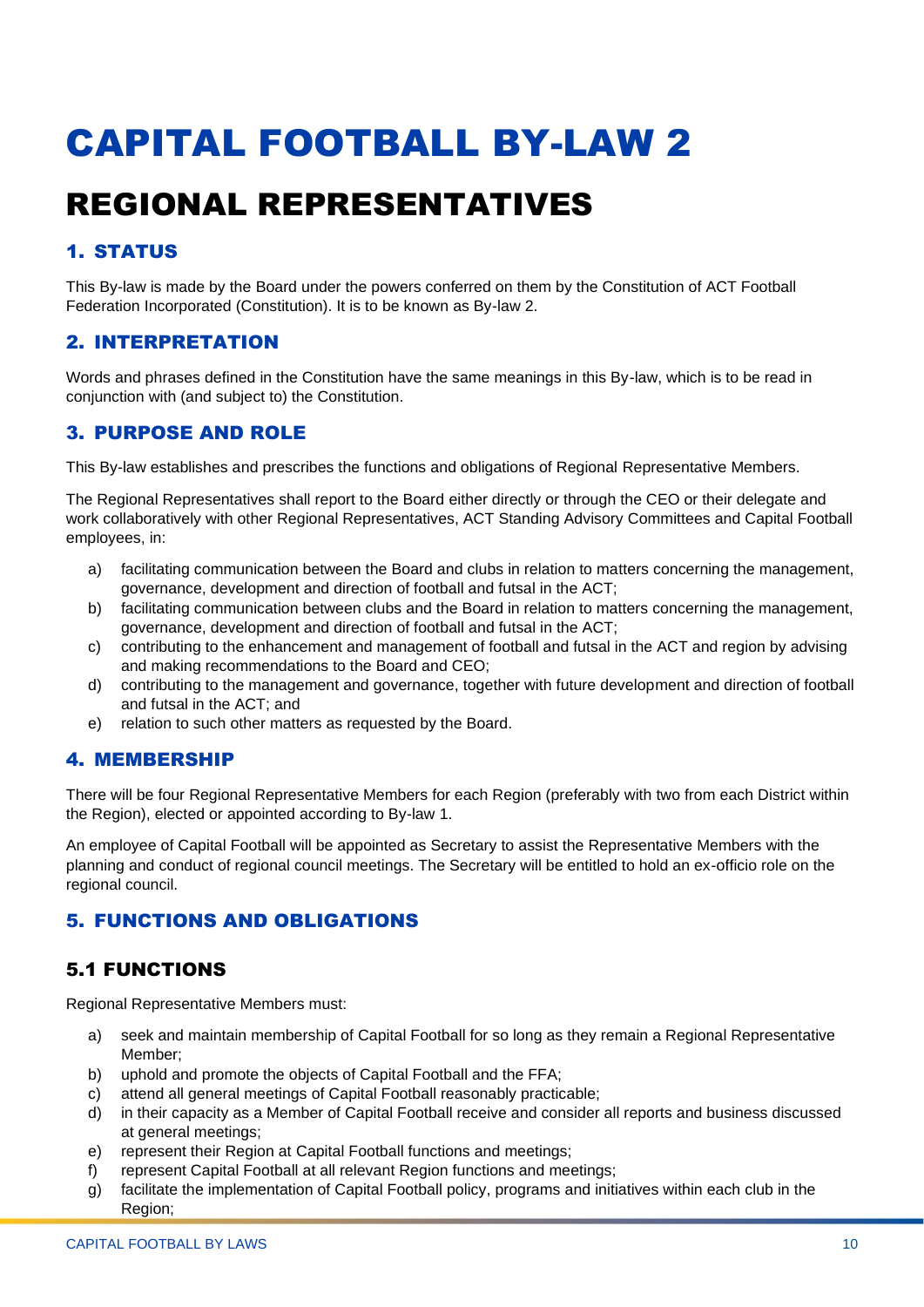- h) act as a conduit for the flow of information and issues of relevance from Capital Football to the clubs within the Region and from the Region to Capital Football.;
- i) carry out such other reasonable functions as requested by Capital Football.

#### 6. ACCOUNTABILITY

The Regional Representative Members shall report and make recommendations to the Board via written reports or minutes following each Regional Council meeting.

The Regional Representative Members may make representation to or be asked to attend Board meetings.

Minutes of the Regional Council meetings shall be taken by the Secretary.

The minutes shall reflect action items with a required timeframe and resources required for implementation.

#### 7. WORKING RELATIONSHIPS

The Regional Representatives shall maintain constructive working relationships with relevant Capital Football employees, committees and working groups. The Regional Representatives have no authority over Capital Football employees and have no capacity to delegate the performance of any function or task to an employee without the consent of the CEO.

Regional Representatives shall take care to ensure that in the performance of their functions they do not compromise the operational management of Capital Football (under the responsibility of the CEO).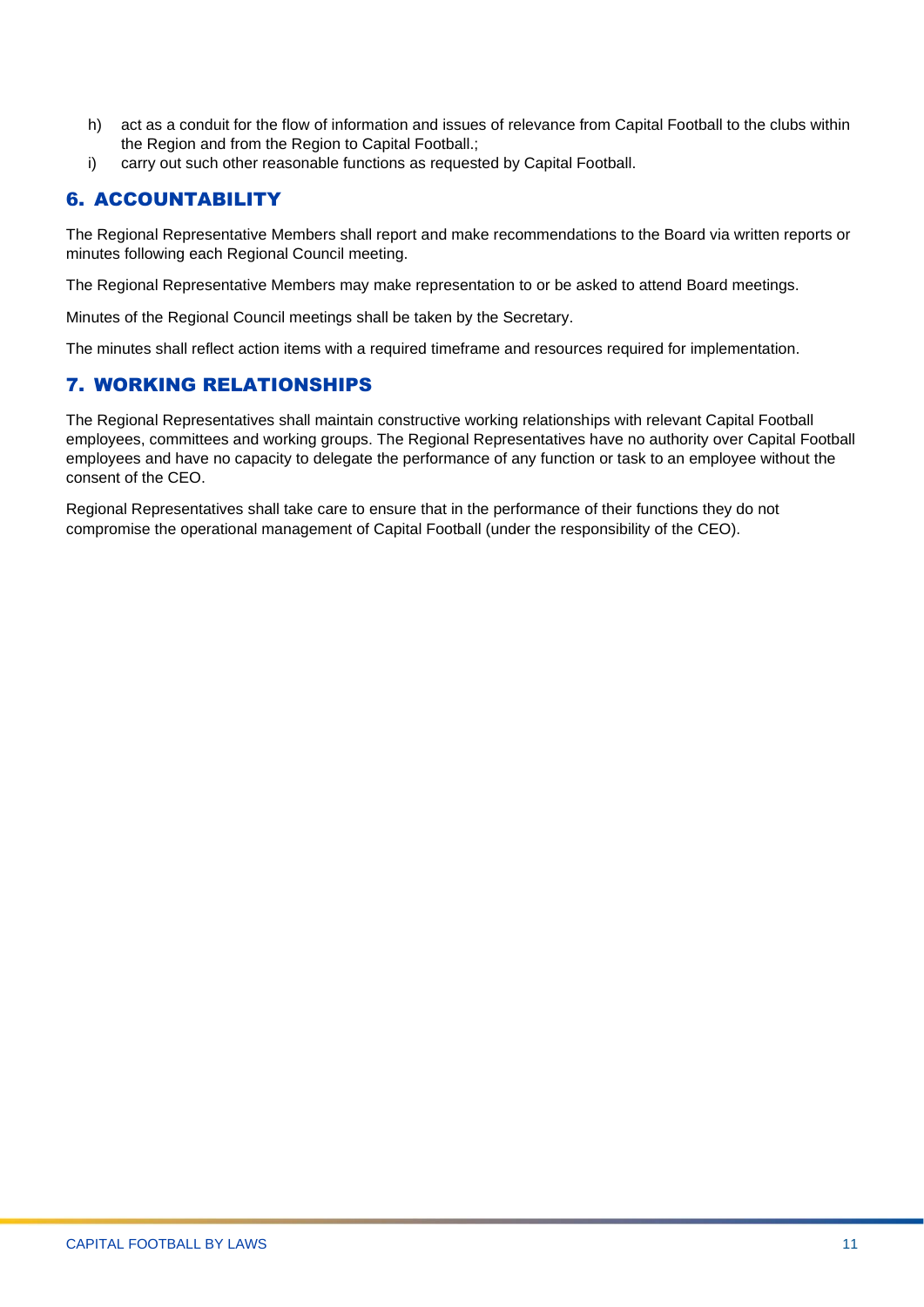### <span id="page-11-1"></span><span id="page-11-0"></span>REFEREES' STANDING ADVISORY COMMITTEE

#### 1. STATUS

This By-law is made by the Board under the powers conferred on them by the Constitution of ACT Football Federation Incorporated (Constitution). It is to be known as By-law 3.

#### 2. INTERPRETATION

Words and phrases defined in the Constitution have the same meanings in this By-law, which is to be read in conjunction with (and subject to) the Constitution.

#### 3. PURPOSE AND ROLE

This By-law establishes, and prescribes the functions, membership and method of operation of, the Referees' Standing Advisory Committee.

The Committee shall, in relation to matters concerning referees, report to the Board either directly or through the CEO or their delegate and work collaboratively with other Regional Representatives, ACT Standing Advisory Committees and Capital Football employees, in:

- a) facilitating communication between the Board and clubs in relation to matters concerning the management, governance, development and direction of football and futsal in the ACT;
- b) facilitating communication between clubs and the Board in relation to matters concerning the management, governance, development and direction of football and futsal in the ACT;
- c) contributing to the enhancement and management of football and futsal in the ACT and region by advising and making recommendations to the Board and CEO;
- d) contributing to the management and governance, together with the future development and direction of football and futsal in the ACT; and
- e) relation to such other matters as requested by the Board.

#### 4. ESTABLISHMENT

There is established a Standing Advisory Committee of ACT Football Federation Incorporated to be called the ACT Referees' Standing Advisory Committee.

#### 5. FUNCTIONS

The ACT Referees' Standing Advisory Committee is to advise the Board and the CEO on strategic and policy matters relating to Football (including Futsal) referees and refereeing.

The Board, the CEO or the Members may refer any matter relating to Football (and Futsal) referees or refereeing to the ACT Referees' Standing Advisory Committee for advice.

The ACT Referees' Standing Advisory Committee may give any advice requested of it, and may (whether or not requested to do so) make recommendations to the Board and the CEO on:

- a) measures to promote, develop, support and improve Football and Futsal refereeing in the ACT;
- b) policies and processes relating to the welfare of referees, including policies and processes relating to behaviours and actions by players, coaches, administrators and spectators that affect the performance, behaviour and retention of referees;
- c) measures to promote the development of all referees and to identify talented referees;
- d) policies and processes relating to the selection and appointment of referees;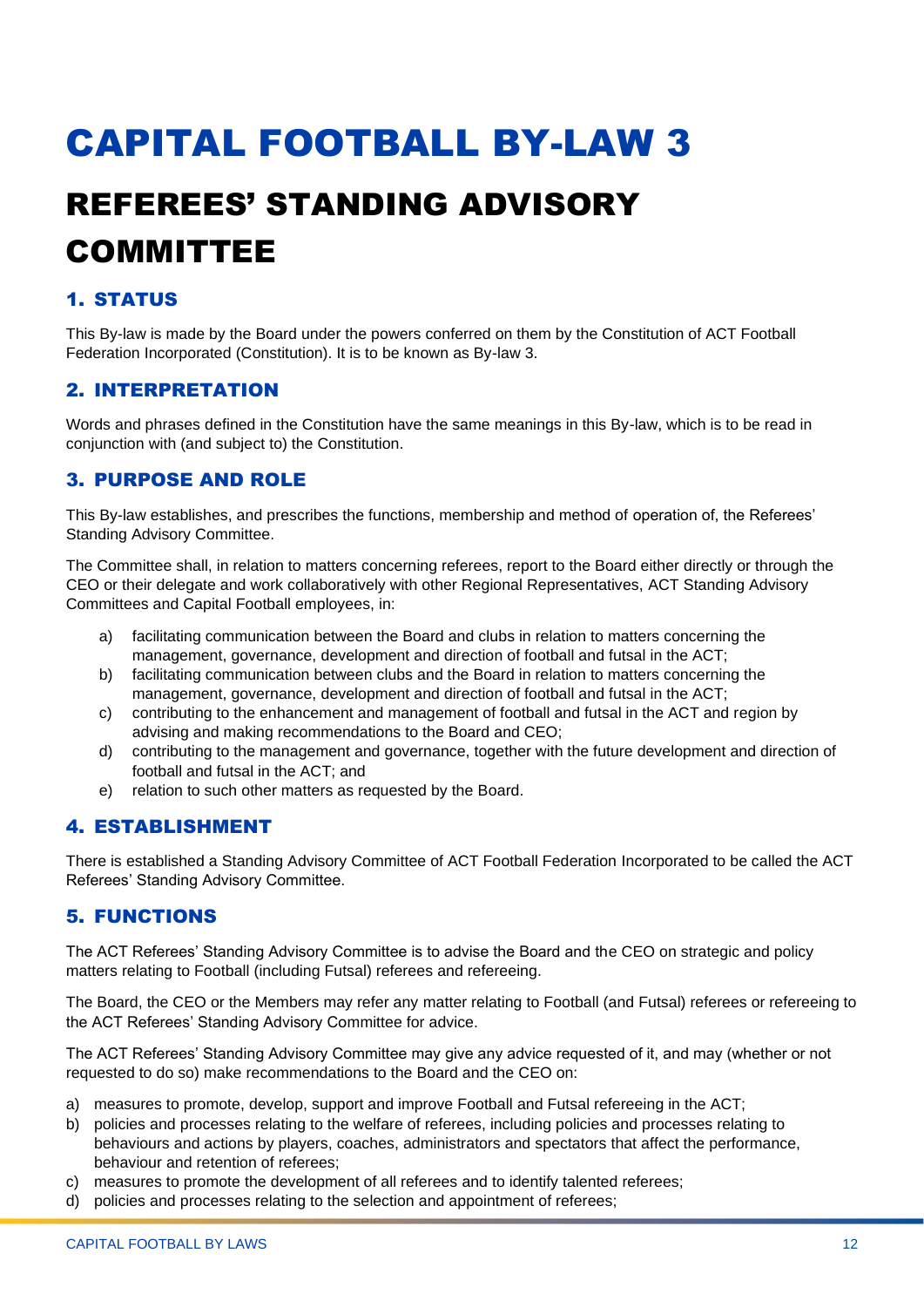- e) refereeing qualifications, standards and referee behaviour;
- f) referee registration and remuneration; and

any other relevant matter relating to referees.

#### 6. MEMBERSHIP

The Referees Standing Advisory Committee shall not have less than 5 nor greater than 7 members, unless the Board considers it appropriate to appoint more than 7 members.

At least one of these members will be nominated to specifically represent the interests of Futsal referees.

Each member will serve a two-year term and then be eligible for re-election.

An employee of Capital Football will be appointed as Secretary of the Committee who is entitled to hold an exofficio role on the Committee.

A Director from the Board of Capital Football may attend Committee meetings in an ex-officio capacity.

#### 7. PROCEEDINGS

#### 7.1 MEETINGS

The members of the ACT Referees' Standing Advisory Committee may meet together for conducting business, adjourn and otherwise regulate their meetings as they think fit.

The ACT Referees' Standing Advisory Committee will meet at least three times in each

year preferably in February, June and October or at other times approved by the Board. A quorum shall consist of half plus one of the members of each Committee meeting. The Secretary shall provide administrative support to the Committee.

Minutes of the Committee meetings shall be taken by the Secretary.

The minutes shall reflect action items with a required timeframe and resources required for implementation.

#### 7.2 CHAIR

The members of the ACT Referees' Standing Advisory Committee must elect one of their number as chair and may determine the period for which that person is to hold office.

A Standing Advisory Committee member who has been elected to the Zone Council to become a registered voting Member of Capital Football is only eligible for election to the position of Committee chair should they resign their position on the Zone Council

#### 7.3 DEPUTY CHAIR

The members of the ACT Referees' Standing Advisory Committee must elect one of their number as deputy chair and may determine the period for which that person is to hold office.

#### 7.4 ABSENCE OF CHAIR AT STANDING ADVISORY COMMITTEE MEETING

The chair is entitled to preside at meetings of the ACT Referees' Standing Advisory Committee.

If the chair is not present and able and willing to act within 15 minutes after the time appointed for a meeting or has indicated their intention not to be present and able and willing to act, the following may preside (in order of entitlement):

- a) the deputy chair
- b) a member of the ACT Referees' Standing Advisory Committee chosen by a majority of the members present.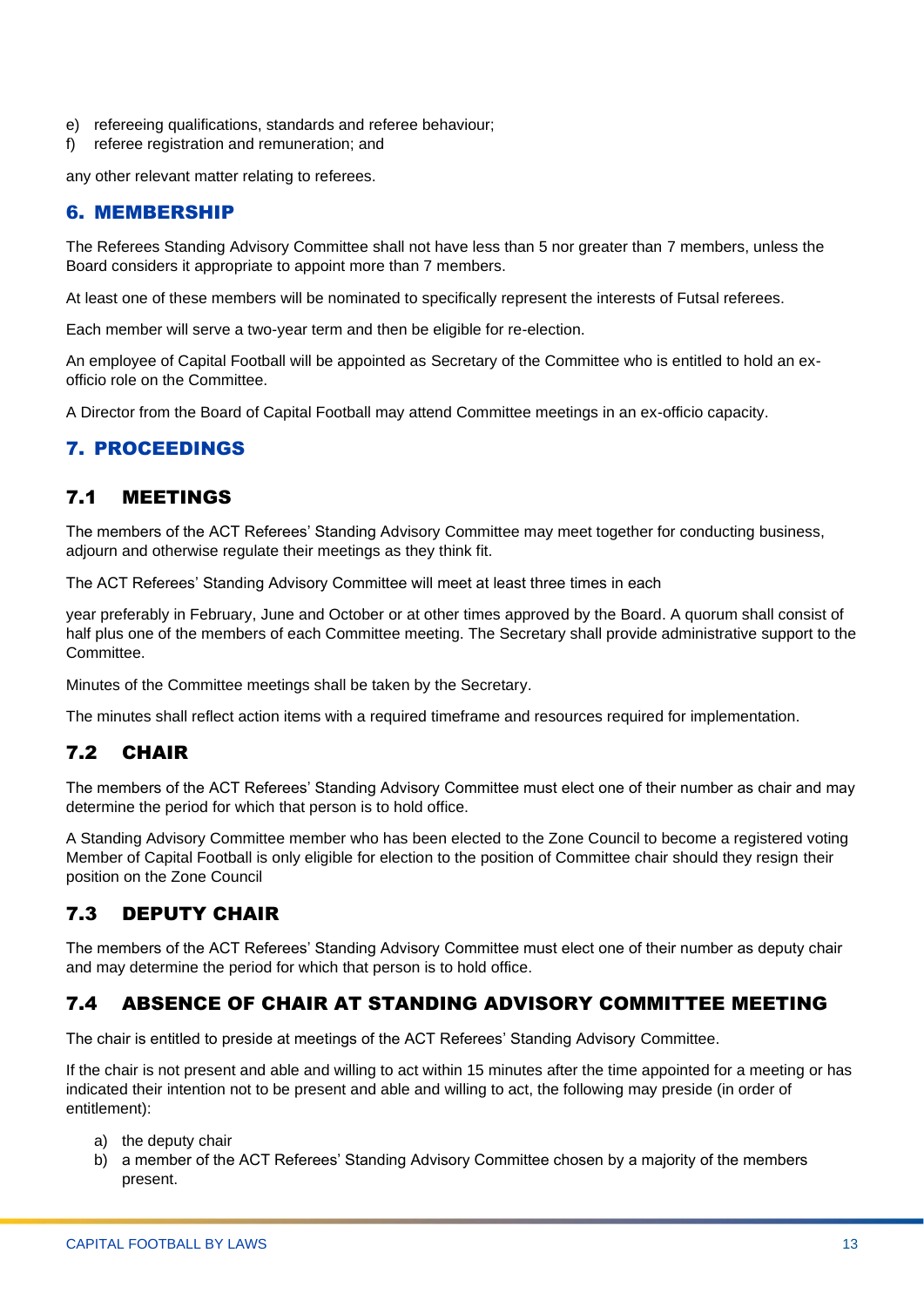#### 7.5 USE OF TECHNOLOGY

A meeting of the ACT Referees' Standing Advisory Committee may be called or held using teleconferencing or video conferencing facilities or any other technology agreed to by all its members. The agreement may be a standing one. A member of the ACT Referees' Standing Advisory Committee may only withdraw their agreement within 48 hours before the meeting.

#### 8. MEMBERSHIP OF THE ACT FOOTBALL FEDERATION

The person who occupies the position of chair of the ACT Referees' Standing Advisory Committee:

- a) agrees to apply for membership of ACT Football Federation Incorporated (Capital Football) according to the Constitution;
- b) agrees that, once admitted as a member of ACT Football Federation Incorporated (Capital Football) they will maintain that membership for as long as they remain the chair of the ACT Referees' Standing Advisory Committee; and
- c) automatically ceases to be a member of ACT Football Federation Incorporated (Capital Football) upon vacating the chair (for whatever reason) of the ACT Referees' Standing Advisory Committee.

#### 9. ACCOUNTABILITY

The Chair of the Committee or their delegate shall report and make recommendations to the Board via written reports or minutes following each meeting.

The Chair of the Committee or their delegate may make representation to or be asked to attend Board meetings.

#### 10. WORKING RELATIONSHIPS

The Committee shall maintain constructive working relationships with relevant Capital Football employees, committees and working groups.

The Committee and any member of the Committee has no authority over Capital Football employees and has no capacity to delegate the performance of any function or task to a Capital Football employee without the consent of the CEO.

Members of the Committee shall take care to ensure that in the performance of their functions that they do not compromise the operational management of Capital Football (under the responsibility of the CEO).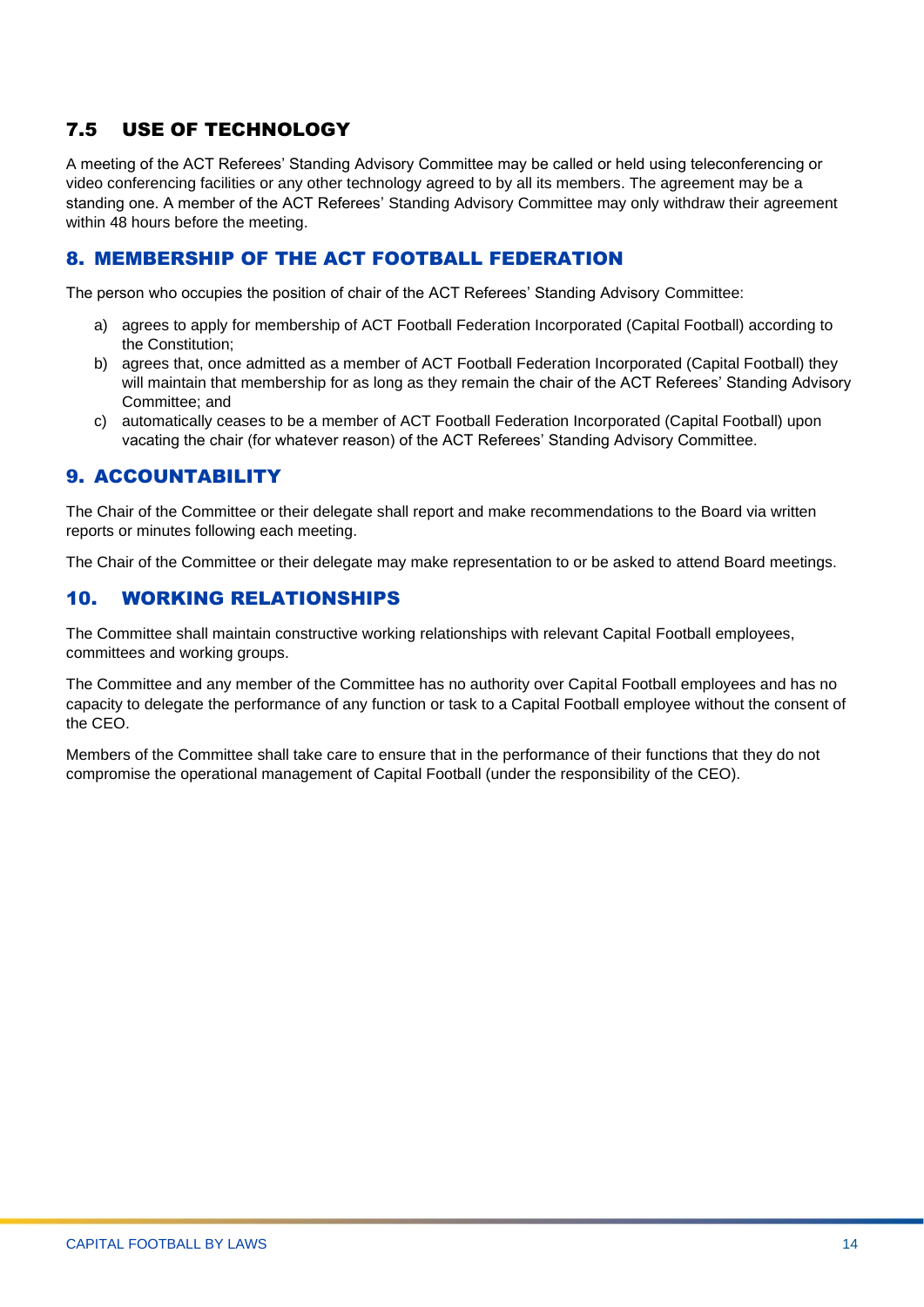### <span id="page-14-1"></span><span id="page-14-0"></span>COMMUNITY LEAGUES STANDING ADVISORY COMMITTEE

#### 1. STATUS

This By-law is made by the Board under the powers conferred on them by the Constitution of ACT Football Federation Incorporated (Constitution). It is to be known as By-law 4.

#### 2. INTERPRETATION

Words and phrases defined in the Constitution have the same meanings in this By-law, which is to be read in conjunction with (and subject to) the Constitution.

#### 3. PURPOSE AND ROLE

This By-law establishes, and prescribes the functions, membership and method of operation of, the Community Leagues Standing Advisory Committee.

The Committee shall, in relation to matters concerning Community Leagues, report to the Board either directly or through the CEO or their delegate and work collaboratively with other Regional Representatives, ACT Standing Advisory Committees and Capital Football employees, in:

- a) facilitating communication between the Board and clubs in relation to matters concerning the management, governance, development and direction of football and futsal in the ACT;
- b) facilitating communication between clubs and the Board in relation to matters concerning the management, governance, development and direction of football and futsal in the ACT;
- c) contributing to the enhancement and management of football and futsal in the ACT and region by advising and making recommendations to the Board and CEO;
- d) contributing to the management and governance, together with the future development and direction of football and futsal in the ACT; and
- e) relation to such other matters as requested by the Board.

Unless specifically empowered by the Board, the Committee shall be unable to make binding Board decisions or speak for the Board.

#### 4. ESTABLISHMENT

There is established a Standing Committee of ACT Football Federation Incorporated to be called the ACT Community Leagues Standing Advisory Committee.

#### 5. FUNCTIONS

The ACT Community Leagues Standing Advisory Committee is to advise the Board and the CEO on strategic and policy matters relating to women's, men's and futsal community leagues football including masters and summer programs.

The Board, the CEO or Members may refer any matter relating to Community Football to the ACT Community Leagues Standing Advisory Committee for advice.

The ACT Community Leagues Standing Advisory Committee may give any advice requested of it, and may (whether or not requested to do so) make recommendations to the Board and the CEO on: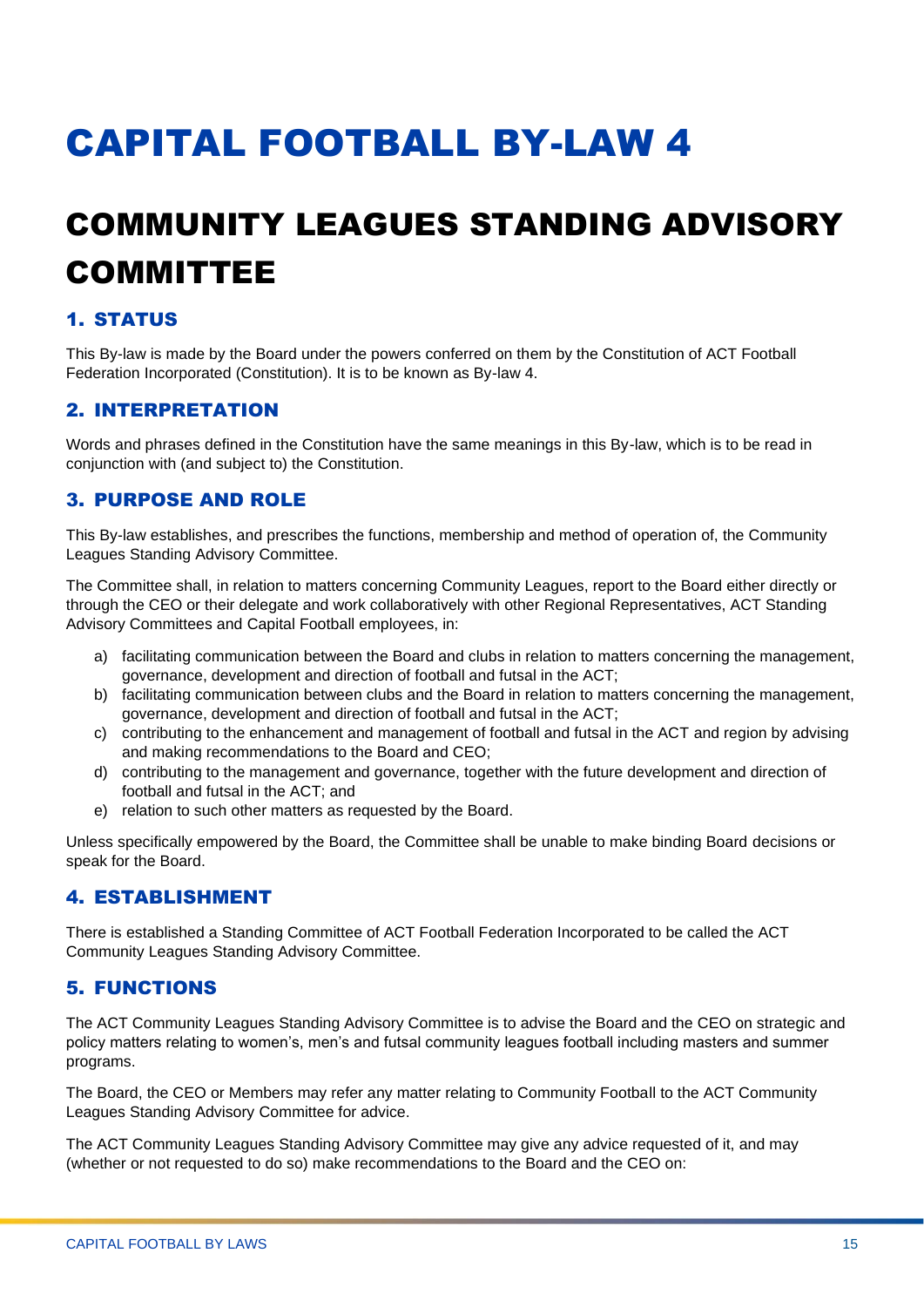- a) measures to promote, develop and improve community football in the State;
- b) consistency of application of rules, programs and structures, and equality of opportunity, for all community league participants in football; and
- c) any other matter relating to community football such as League Rules.

#### 6. MEMBERSHIP

The Community Leagues Standing Advisory Committee shall not have less than 5 nor greater than 7 members, unless the Board considers it appropriate to appoint more than 7 members.

At least one of these members will be nominated to specifically represent the interests of Community Futsal.

Each member will serve a two-year term and then be eligible for re-election.

An employee of Capital Football will be appointed as Secretary of the Committee who is entitled to hold an exofficio role on the Committee.

A Director from the Board of Capital Football may attend Committee meetings in an ex-officio capacity.

#### 7. PROCEEDINGS

#### 7.1 MEETINGS

The members of the ACT Community Leagues Standing Advisory Committee may meet together for conducting business, adjourn and otherwise regulate their meetings as they think fit.

The ACT Community Leagues Standing Advisory Committee will meet at least three times in each year preferably in February, June and October or at other times approved by the Board.

A quorum shall consist of half plus one of the members of each Committee meeting. The Secretary shall provide administrative support to the Committee.

Minutes of the Committee meetings shall be taken by the Secretary.

The minutes shall reflect action items with a required timeframe and resources required for implementation.

#### 7.2 CHAIR

The members of the ACT Community Leagues Standing Advisory Committee must elect one of their number as chair and may determine the period for which that person is to hold office.

A Standing Advisory Committee member who has been elected to the Zone Council to become a registered voting Member of Capital Football is only eligible for election to the position of Committee chair should they resign their position on the Zone Council.

#### 7.3 DEPUTY CHAIR

The members of the ACT Community Leagues Standing Advisory Committee must elect one of their number as deputy chair and may determine the period for which that person is to hold office.

#### 7.4 ABSENCE OF CHAIR AT STANDING ADVISORY COMMITTEE MEETING

The chair is entitled to preside at meetings of the ACT Community Leagues Standing Advisory Committee.

If the chair is not present and able and willing to act within 15 minutes after the time appointed for a meeting or has indicated their intention not to be present and able and willing to act, the following may preside (in order of entitlement):

- a) the deputy chair;
- b) a member of the ACT Community Leagues Standing Advisory Committee chosen by a majority of the members present.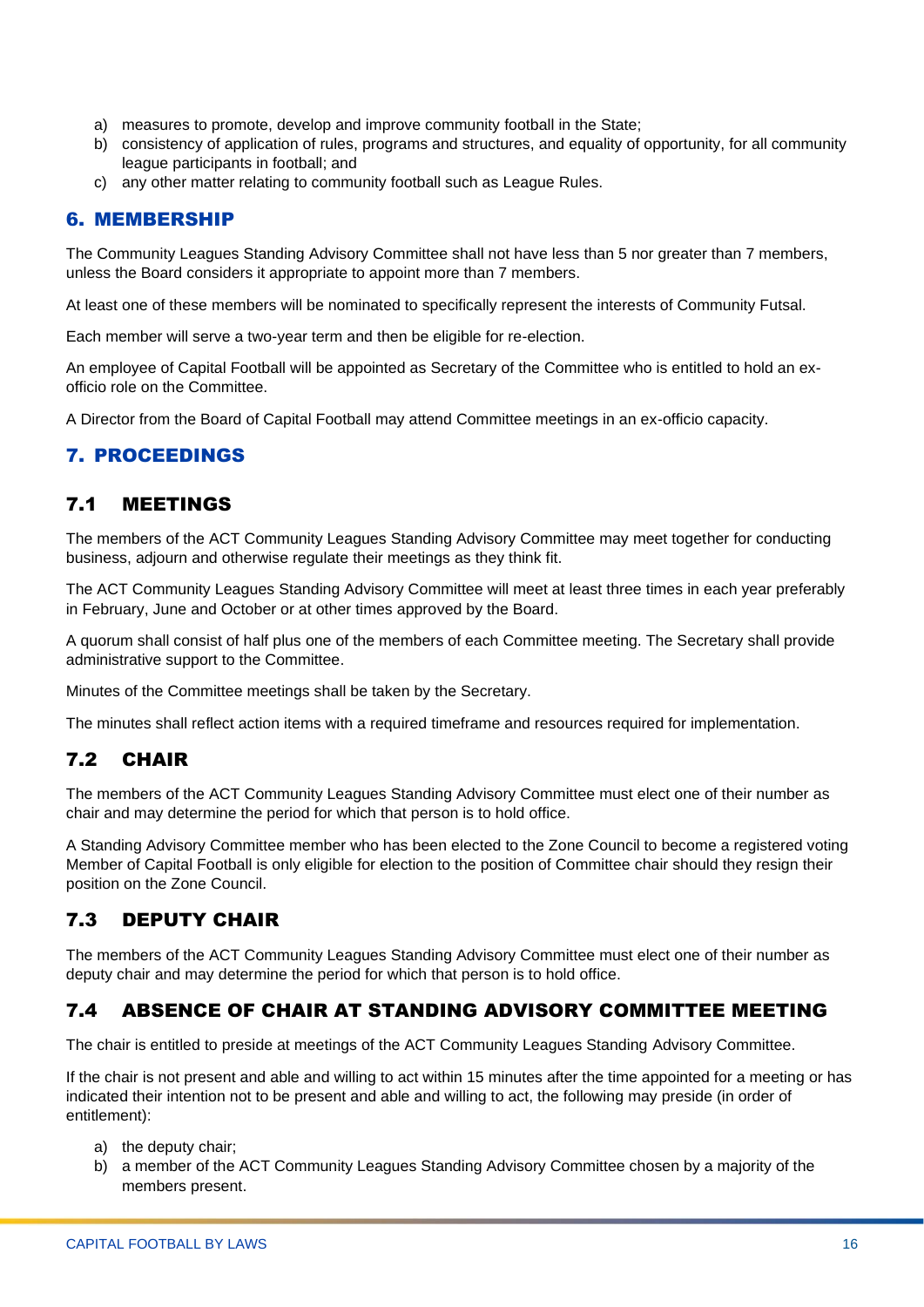#### 7.5 USE OF TECHNOLOGY

A meeting of the ACT Community Leagues Standing Advisory Committee may be called or held using teleconferencing or video conferencing facilities or any other technology agreed to by all its members. The agreement may be a standing one. A member of the ACT Community Leagues Standing Advisory Committee may only withdraw their agreement within 48 hours before the meeting.

#### 8. MEMBERSHIP OF THE ACT FOOTBALL FEDERATION

The person who occupies the position of chair of the ACT Community Leagues Standing Advisory Committee:

- a) agrees to apply for membership of ACT Football Federation Incorporated (Capital Football) according to the Constitution;
- b) agrees that, once admitted as a member of ACT Football Federation Incorporated (Capital Football), they will maintain that membership for as long as they remain the chair of the ACT Community Leagues Standing Advisory Committee; and
- c) automatically ceases to be a member of ACT Football Federation Incorporated (Capital Football) upon vacating the chair (for whatever reason) of the ACT Community Leagues Standing Advisory Committee.

#### 9. ACCOUNTABILITY

The Chair of the Committee or their delegate shall report and make recommendations to the Board via written reports or minutes following each meeting.

The Chair of the Committee or their delegate may make representation to or be asked to attend Board meetings.

#### 10. WORKING RELATIONSHIPS

The Committee shall maintain constructive working relationships with relevant Capital Football employees, committees and working groups.

The Committee and any member of the Committee has no authority over Capital Football employees and has no capacity to delegate the performance of any function or task to a Capital Football employee without the consent of the CEO.

Members of the Committee shall take care to ensure that in the performance of their functions that they do not compromise the operational management of Capital Football (under the responsibility of the CEO).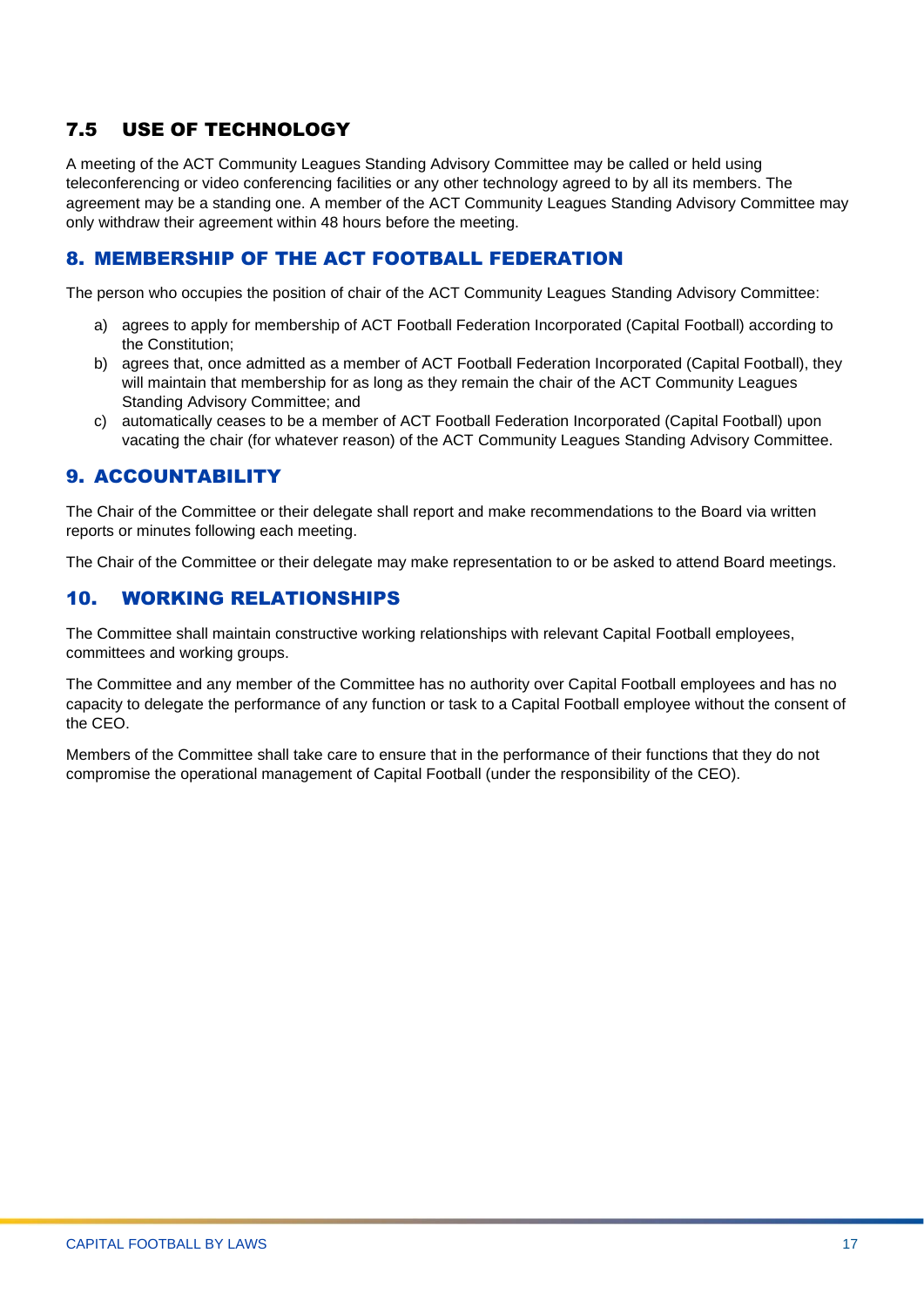### <span id="page-17-1"></span><span id="page-17-0"></span>JUNIORS STANDING ADVISORY COMMITTEE

#### 1. STATUS

This By-law is made by the Board under the powers conferred on them by of the Constitution of ACT Football Federation Incorporated (Constitution). It is to be known as By-law 5.

#### 2. INTERPRETATION

Words and phrases defined in the Constitution have the same meanings in this By-law, which is to be read in conjunction with (and subject to) the Constitution.

#### 3. PURPOSE AND ROLE

This By-law establishes, and prescribes the functions, membership and method of operation of, the ACT Juniors Standing Advisory Committee.

The Committee shall, in relation to matters concerning junior football and futsal, report to the Board either directly or through the CEO or their delegate and work collaboratively with other Regional Representatives, ACT Standing Advisory Committees and Capital Football employees, in:

- a) facilitating communication between the Board and clubs in relation to matters concerning the management, governance, development and direction of football and futsal in the ACT;
- b) facilitating communication between clubs and the Board in relation to matters concerning the management, governance, development and direction of football and futsal in the ACT;
- c) contributing to the enhancement and management of football and futsal in the ACT and region by advising and making recommendations to the Board and CEO;
- d) contributing to the management and governance, together with the future development and direction of football and futsal in the ACT; and
- e) relation to such other matters as requested by the Board.

Unless specifically empowered by the Board, the Committee shall be unable to make binding Board decisions or speak for the Board.

#### 4. ESTABLISHMENT

There is established a Standing Advisory Committee of ACT Football Federation Incorporated to be called the ACT Juniors Standing Advisory Committee.

#### 5. FUNCTIONS

The ACT Juniors Standing Advisory Committee is to advise the Board and the CEO on strategic and policy matters relating to Juniors Football.

The Board, the CEO or Members may refer any matter relating to junior Football to the ACT Juniors Standing Advisory Committee for advice.

The ACT Juniors Standing Advisory Committee may give any advice requested of it, and may (whether or not requested to do so) make recommendations to the Board and the CEO on:

- a) inter-Zone and state competitions for junior Football players, including school competitions;
- b) any matters affecting participation by, and the development of, junior Football players; and
- c) any other matter relating to junior Football such as League Rules.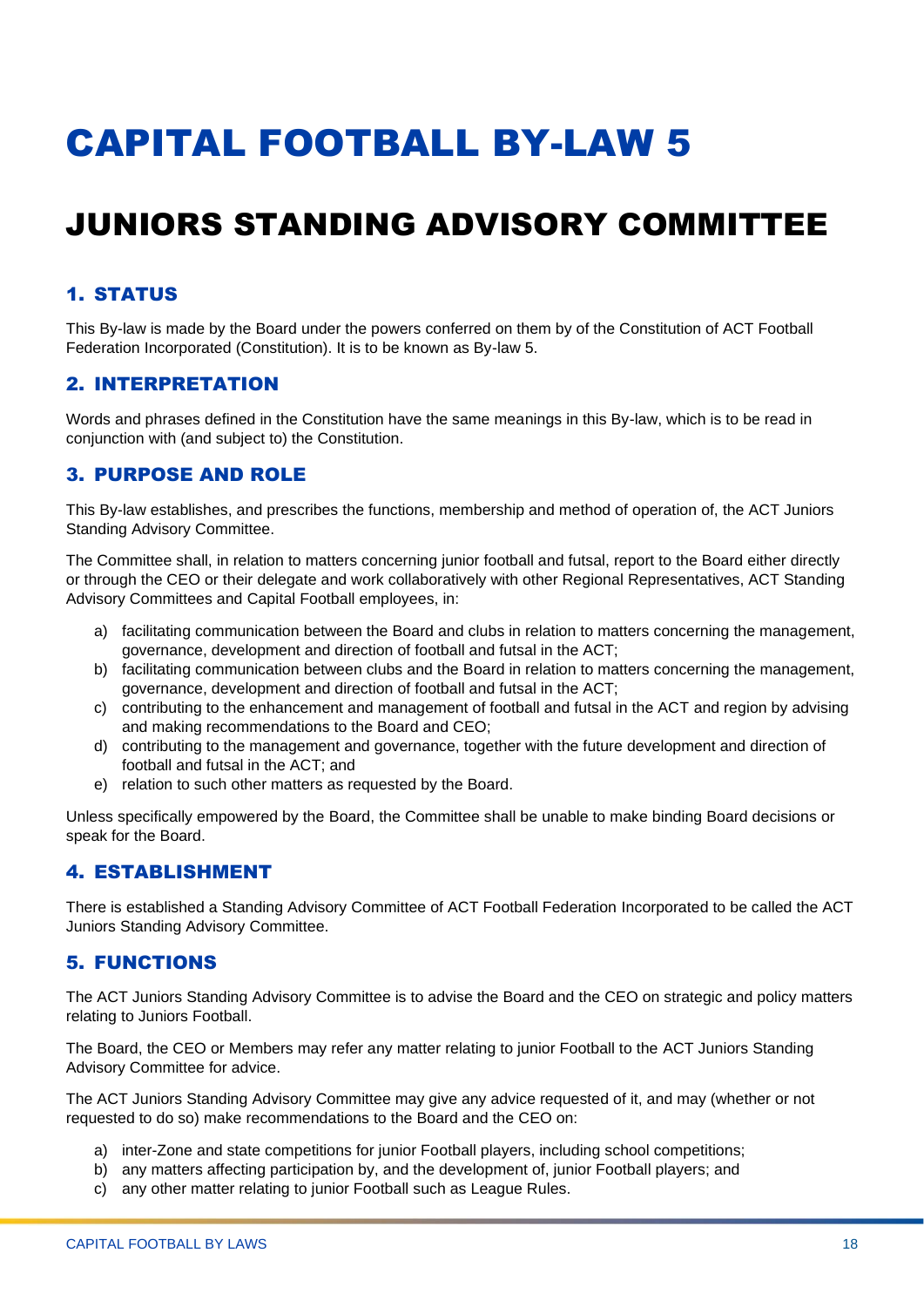#### 6. MEMBERSHIP

The Juniors Standing Advisory Committee shall not have less than 5 nor greater than 7 members, unless the Board considers it appropriate to appoint more than 7 members.

At least one of these members will be nominated to specifically represent the interests of Junior Futsal.

Each member will serve a two-year term and then be eligible for re-election.

An employee of Capital Football will be appointed as Secretary of the Committee who is entitled to hold an exofficio role on the Committee.

A Director from the Board of Capital Football may attend Committee meetings in an ex- officio capacity.

#### 7. PROCEEDINGS

#### 7.1 MEETINGS

The members of the ACT Juniors Standing Advisory Committee may meet together for conducting business, adjourn and otherwise regulate their meetings as they think fit.

The ACT Juniors Standing Advisory Committee will meet at least three times in each year preferably in February, June and October or at other times approved by the Board.

A quorum shall consist of half plus one of the members of each Committee meeting. The Secretary shall provide administrative support to the Committee.

Minutes of the Committee meetings shall be taken by the Secretary.

The minutes shall reflect action items with a required timeframe and resources required for implementation.

#### 7.2 CHAIR

The members of the ACT Juniors Standing Advisory Committee must elect one of their number as chair and may determine the period for which that person is to hold office.

A Standing Advisory Committee member who has been elected to the Zone Council to become a registered voting Member of Capital Football is only eligible for election to the position of Committee chair should they resign their position on the Zone Council.

#### 7.3 DEPUTY CHAIR

The members of the ACT Juniors Standing Advisory Committee must elect one of their number as deputy chair and may determine the period for which that person is to hold office.

#### 7.4 ABSENCE OF CHAIR AT STANDING ADVISORY COMMITTEE MEETING

The chair is entitled to preside at meetings of the ACT Juniors Standing Advisory Committee.

If the chair is not present and able and willing to act within 15 minutes after the time appointed for a meeting or has indicated their intention not to be present and able and willing to act, the following may preside (in order of entitlement):

- a) the deputy chair;
- b) a member of the ACT Juniors Standing Advisory Committee chosen by a majority of the members present.

#### 7.5 USE OF TECHNOLOGY

A meeting of the ACT Juniors Standing Advisory Committee may be called or held using teleconferencing or video conferencing facilities or any other technology agreed to by all its members. The agreement may be a standing one. A member of the ACT Juniors Standing Advisory Committee may only withdraw their agreement within 48 hours before the meeting.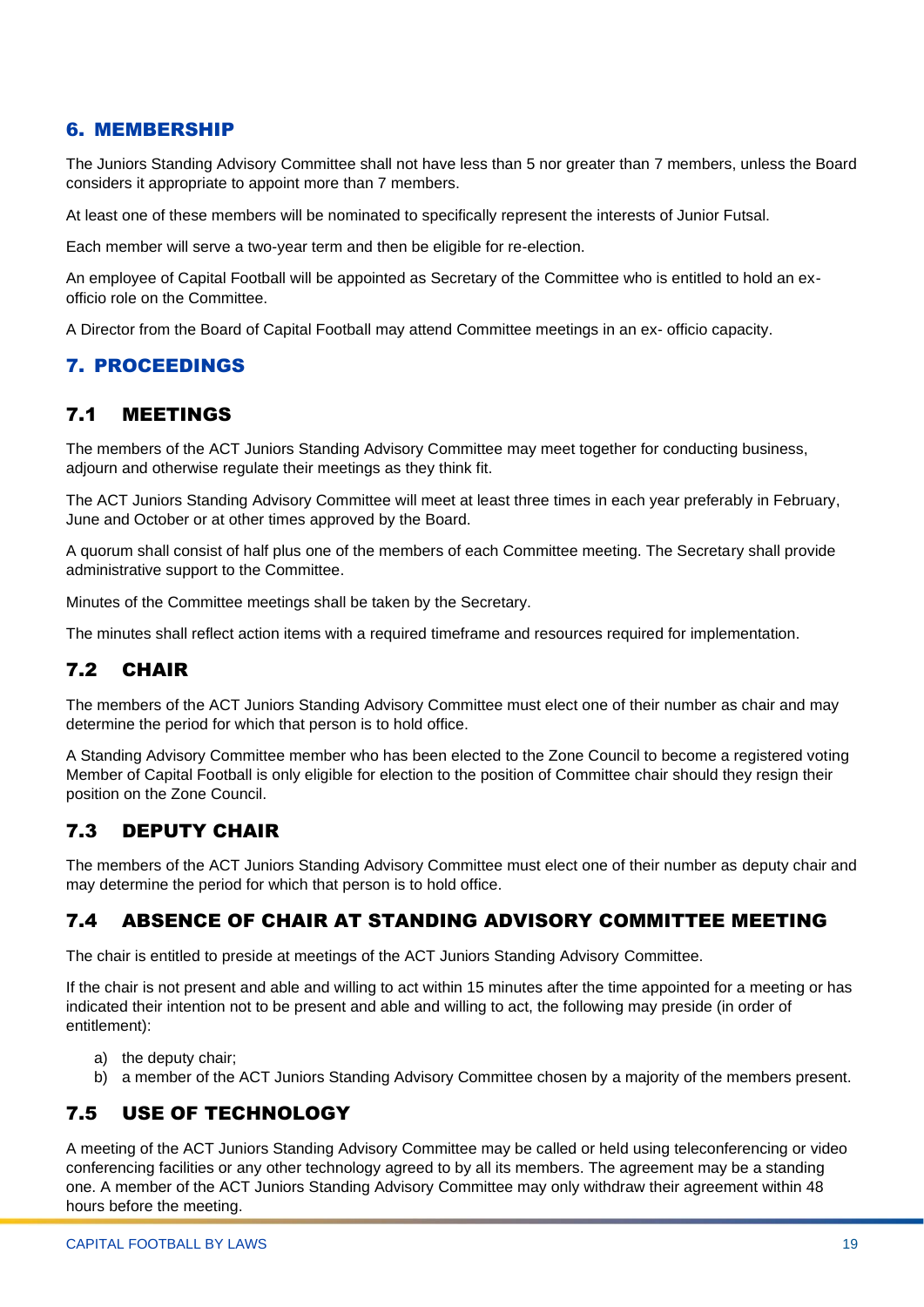#### 8. MEMBERSHIP OF THE ACT FOOTBALL FEDERATION

The person who occupies the position of chair of the ACT Juniors Standing Advisory Committee:

- a) agrees to apply for membership of ACT Football Federation Incorporated (Capital Football) according to the Constitution;
- b) agrees that, once admitted as a member of ACT Football Federation Incorporated (Capital Football), they will maintain that membership for as long as they remain the chair of the ACT Juniors Standing Advisory Committee; and
- c) automatically ceases to be a member of ACT Football Federation Incorporated (Capital Football) upon vacating the chair (for whatever reason) of the ACT Juniors Standing Advisory Committee.

#### 9. ACCOUNTABILITY

The Chair of the Committee or their delegate shall report and make recommendations to the Board via written reports or minutes following each meeting.

The Chair of the Committee or their delegate may make representation to or be asked to attend Board meetings.

#### 10. WORKING RELATIONSHIPS

The Committee shall maintain constructive working relationships with relevant Capital Football employees, committees and working groups.

The Committee and any member of the Committee has no authority over Capital Football employees and has no capacity to delegate the performance of any function or task to a Capital Football employee without the consent of the CEO.

Members of the Committee shall take care to ensure that in the performance of their functions that they do not compromise the operational management of Capital Football (under the responsibility of the CEO).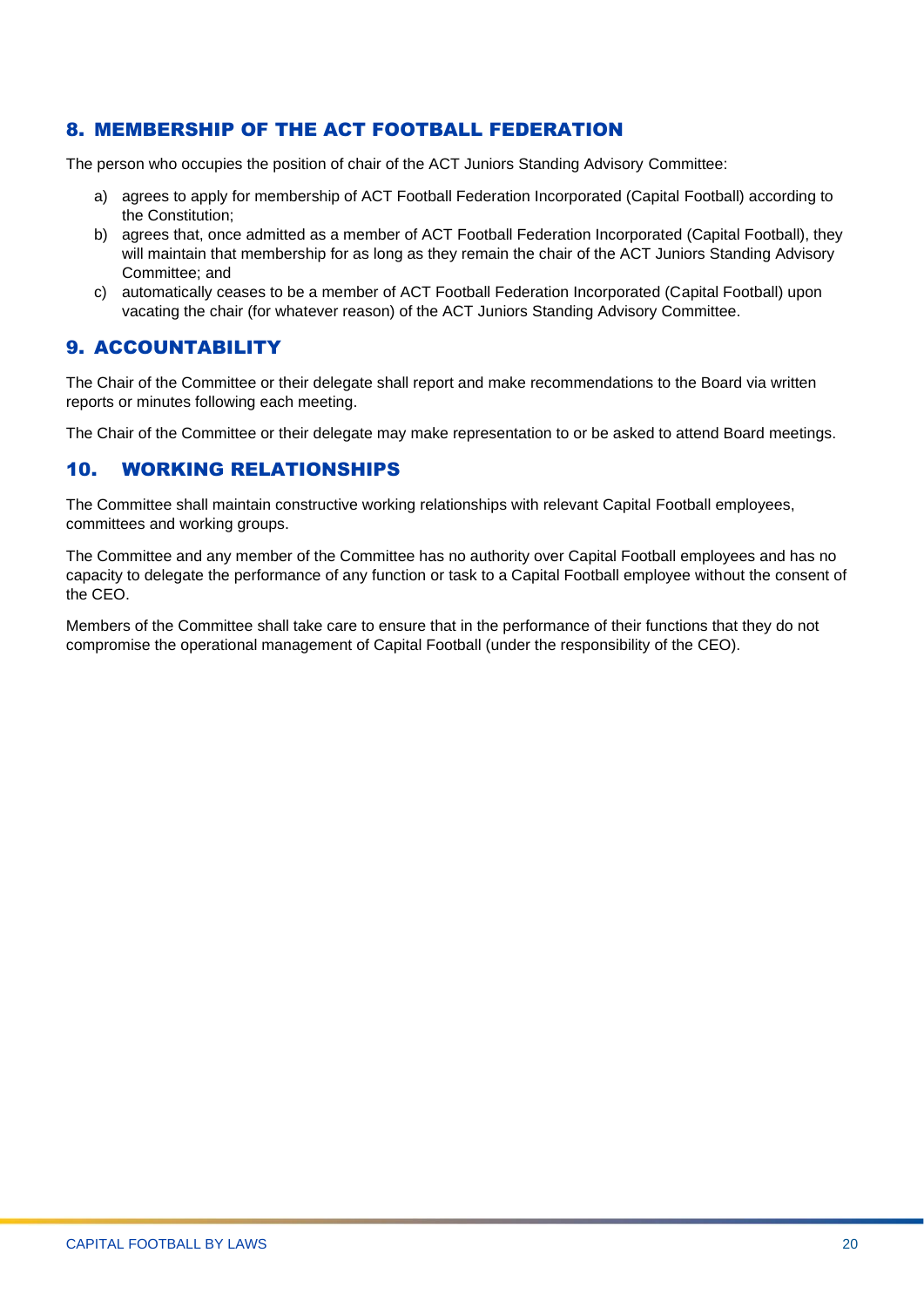### <span id="page-20-1"></span><span id="page-20-0"></span>PREMIER LEAGUES STANDING ADVISORY COMMITTEE

#### 1. STATUS

This By-law is made by the Board under the powers conferred on them by the Constitution of ACT Football Federation Incorporated (Constitution). It is to be known as By-law 6.

#### 2. INTERPRETATION

Words and phrases defined in the Constitution have the same meanings in this By-law, which is to be read in conjunction with (and subject to) the Constitution.

#### 3. PURPOSE AND ROLE

This By-law establishes, and prescribes the functions, membership and method of operation of, the ACT Premier Leagues Standing Advisory Committee.

The Committee shall, in relation to matters concerning Premier League competitions, report to the Board either directly or through the CEO or their delegate and work collaboratively with other Regional Representatives, ACT Standing Advisory Committees and Capital Football employees, in:

- a) facilitating communication between the Board and clubs in relation to matters concerning the management, governance, development and direction of football and futsal in the ACT;
- b) facilitating communication between clubs and the Board in relation to matters concerning the management, governance, development and direction of football and futsal in the ACT;
- c) contributing to the enhancement and management of football and futsal in the ACT and region by advising and making recommendations to the Board and CEO;
- d) contributing to the management and governance, together with the future development and direction of football and futsal in the ACT; and
- e) relation to such other matters as requested by the Board. Unless specifically empowered by the Board, the Committee shall be unable to make binding Board decisions or speak for the Board.

#### 4. ESTABLISHMENT

There is established a Standing Advisory Committee of ACT Football Federation Incorporated to be called the ACT Premier Leagues Standing Advisory Committee.

#### 5. FUNCTIONS

The ACT Premier Leagues Standing Advisory Committee is to advise the Board and the CEO on strategic and policy matters relating to junior, women's, men's and futsal Premier League Football.

The Board, the CEO or Members may refer any matter relating to Premier League

Football to the ACT Premier Leagues Standing Advisory Committee for advice.

The ACT Premier Leagues Standing Advisory Committee may give any advice requested of it, and may (whether or not requested to do so) make recommendations to the Board and the CEO on:

a) measures to promote, develop and improve all areas of Premier League Football in the State;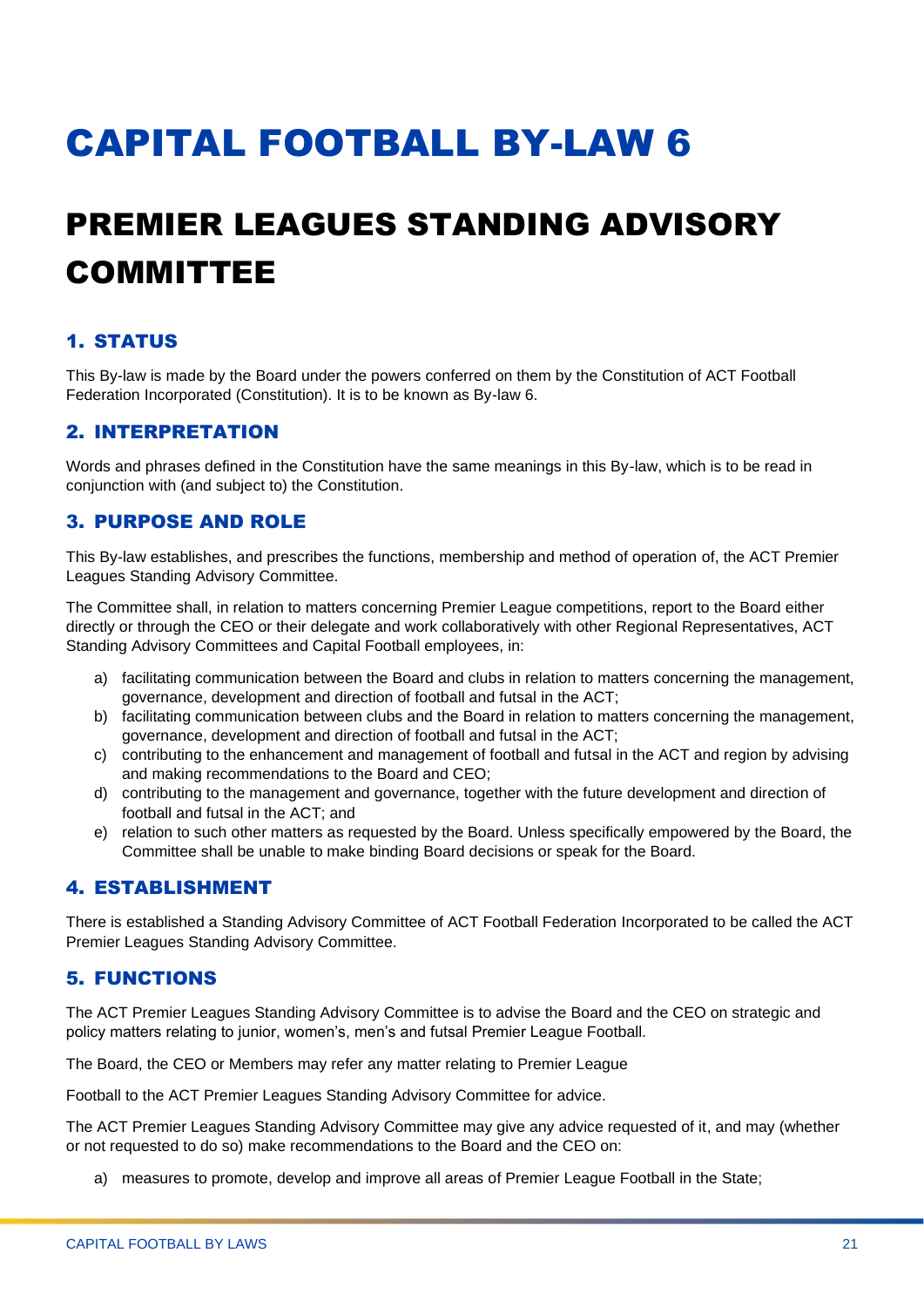- b) consistency of application of rules, programs and structures, and equality of opportunity, for all areas of Premier League Football; and
- c) any other matter relating to Premier League Football such as League Rules.

#### 6. MEMBERSHIP

The Premier Leagues Standing Advisory Committee shall not have less than 5 nor greater than 7 members, unless the Board considers it appropriate to appoint more than 7 members.

At least one of these members will be nominated to specifically represent the interests of Premier League Futsal.

Each member will serve a two-year term and then be eligible for re-election.

An employee of Capital Football will be appointed as Secretary of the Committee who is entitled to hold an exofficio role on the Committee.

A Director from the Board of Capital Football may attend Committee meetings in an ex-officio capacity.

#### 7. PROCEEDINGS

#### 7.1 MEETINGS

The members of the ACT Premier Leagues Standing Advisory Committee may meet together for conducting business, adjourn and otherwise regulate their meetings as they think fit.

The ACT Premier Leagues Standing Advisory Committee will meet at least three times in each year preferably in February, June and October or at other times approved by the Board.

A quorum shall consist of half plus one of the members of each Committee meeting. The Secretary shall provide administrative support to the Committee.

Minutes of the Committee meetings shall be taken by the Secretary.

The minutes shall reflect action items with a required timeframe and resources required for implementation.

#### 7.2 CHAIR

The members of the ACT Premier Leagues Standing Advisory Committee must elect one of their number as chair and may determine the period for which that person is to hold office.

A Standing Advisory Committee member who has been elected to the Zone Council to become a registered voting Member of Capital Football is only eligible for election to the position of Committee chair should they resign their position on the Zone Council.

#### 7.3 DEPUTY CHAIR

The members of the ACT Premier Leagues Standing Advisory Committee must elect one of their number as deputy chair and may determine the period for which that person is to hold office.

#### 7.4 ABSENCE OF CHAIR AT STANDING ADVISORY COMMITTEE MEETING

The chair is entitled to preside at meetings of the ACT Premier Leagues Standing Advisory Committee.

If the chair is not present and able and willing to act within 15 minutes after the time appointed for a meeting or has indicated their intention not to be present and able and willing to act, the following may preside (in order of entitlement):

- a) the deputy chair;
- b) a member of the ACT Premier Leagues Standing Advisory Committee chosen by a majority of the members present.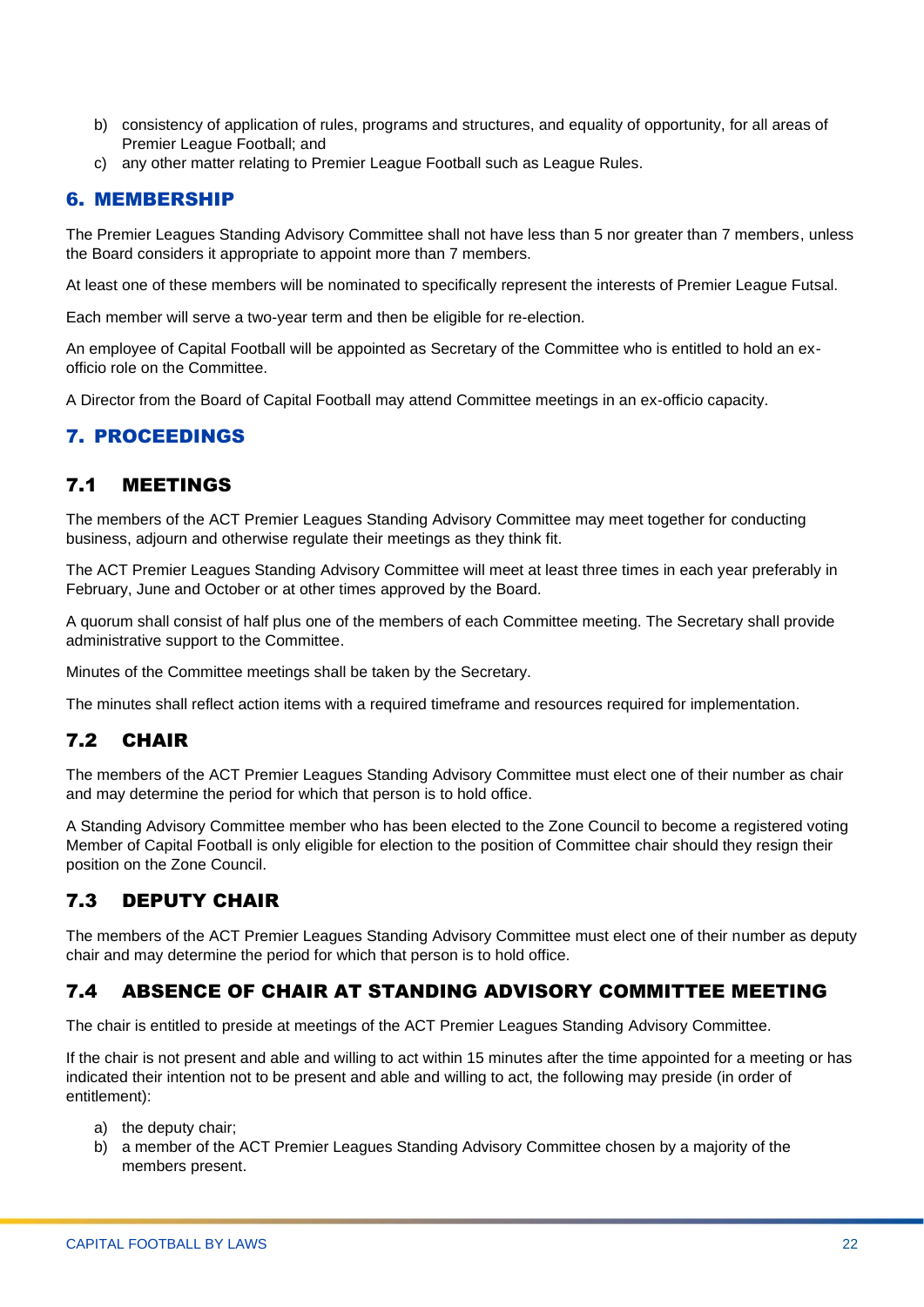#### 7.5 USE OF TECHNOLOGY

A meeting of the ACT Premier Leagues Standing Advisory Committee may be called or held using teleconferencing or video conferencing facilities or any other technology agreed to by all its members. The agreement may be a standing one. A member of the ACT Premier Leagues Standing Advisory Committee may only withdraw their agreement within 48 hours before the meeting.

#### 8. MEMBERSHIP OF THE ACT FOOTBALL FEDERATION

The person who occupies the position of chair of the ACT Premier Leagues Standing Advisory Committee:

- a) agrees to apply for membership of ACT Football Federation Incorporated (Capital Football) according to the Constitution;
- b) agrees that, once admitted as a member of ACT Football Federation Incorporated (Capital Football), they will maintain that membership for as long as they remain the chair of the ACT Premier Leagues Standing Advisory Committee; and
- c) automatically ceases to be a member of ACT Football Federation Incorporated (Capital Football) upon vacating the chair (for whatever reason) of the ACT Premier Leagues Standing Advisory Committee.

#### 9. ACCOUNTABILITY

The Chair of the Committee or their delegate shall report and make recommendations to the Board via written reports or minutes following each meeting.

The Chair of the Committee or their delegate may make representation to or be asked to attend Board meetings.

#### 10. 10. WORKING RELATIONSHIPS

The Committee shall maintain constructive working relationships with relevant Capital Football employees, committees and working groups.

The Committee and any member of the Committee has no authority over Capital Football employees and has no capacity to delegate the performance of any function or task to a Capital Football employee without the consent of the CCEO.

Members of the Committee shall take care to ensure that in the performance of their functions that they do not compromise the operational management of Capital Football (under the responsibility of the CEO).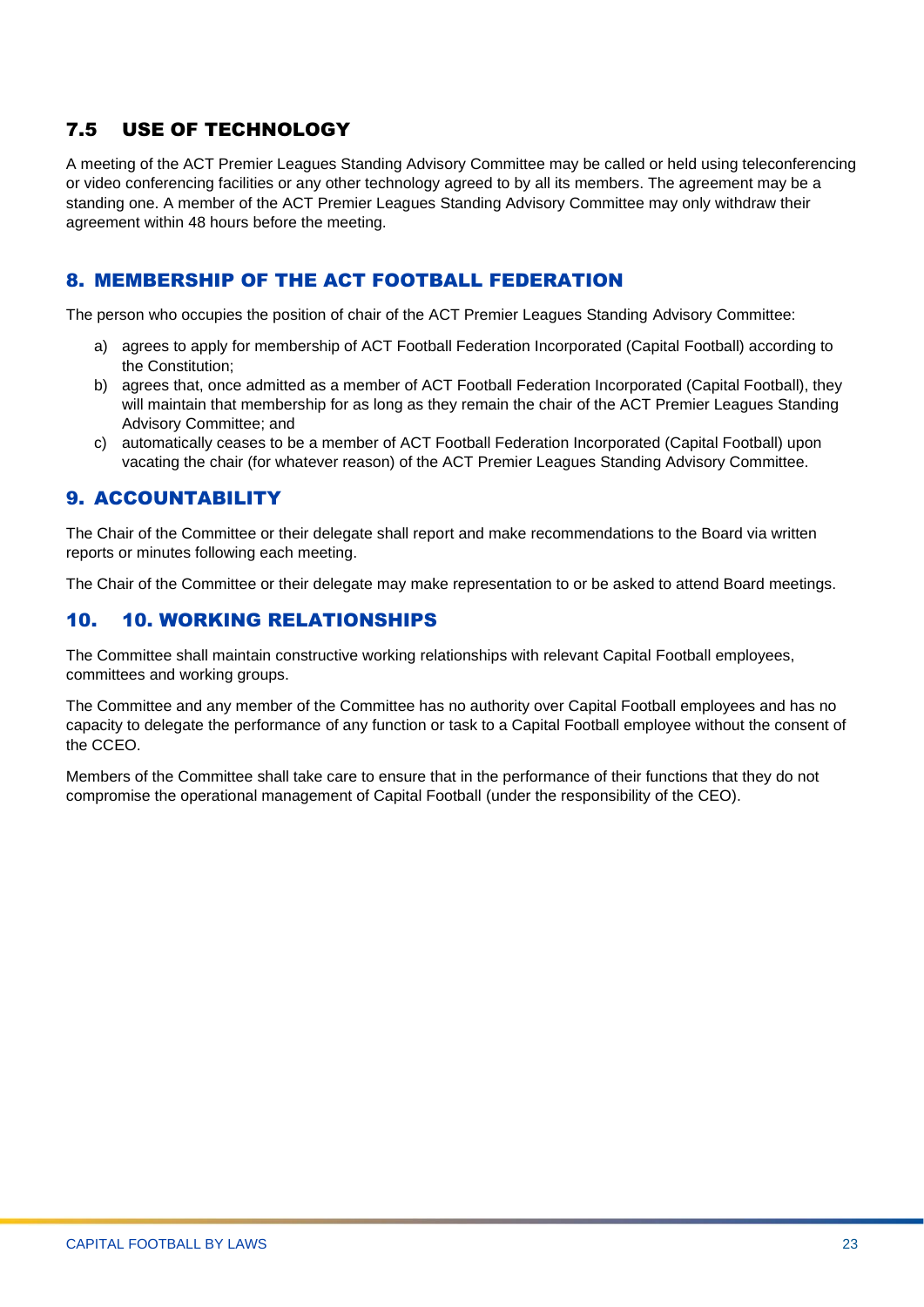### <span id="page-23-1"></span><span id="page-23-0"></span>REGIONS

#### 1. STATUS

This By-law is made by the Board under the powers conferred on them by the Constitution of ACT Football Federation Incorporated (Constitution). It is to be known as By-law 7.

#### 2. INTERPRETATION

Words and phrases defined in the Constitution have the same meanings in this By-law, which is to be read in conjunction with (and subject to) the Constitution.

#### 3. PURPOSE

This By-law establishes the Regions within the Zone of Capital Football and identifies their boundaries.

#### 4. THE REGIONS

The Clubs as listed for each Region are those identified in the Attachment A to this By- law.

#### 5. CLUBS MUST BE ASSIGNED TO REGIONS

Capital Football must:

- a) maintain a register of all Clubs; and
- b) assign each Club to a Region and records that fact in the register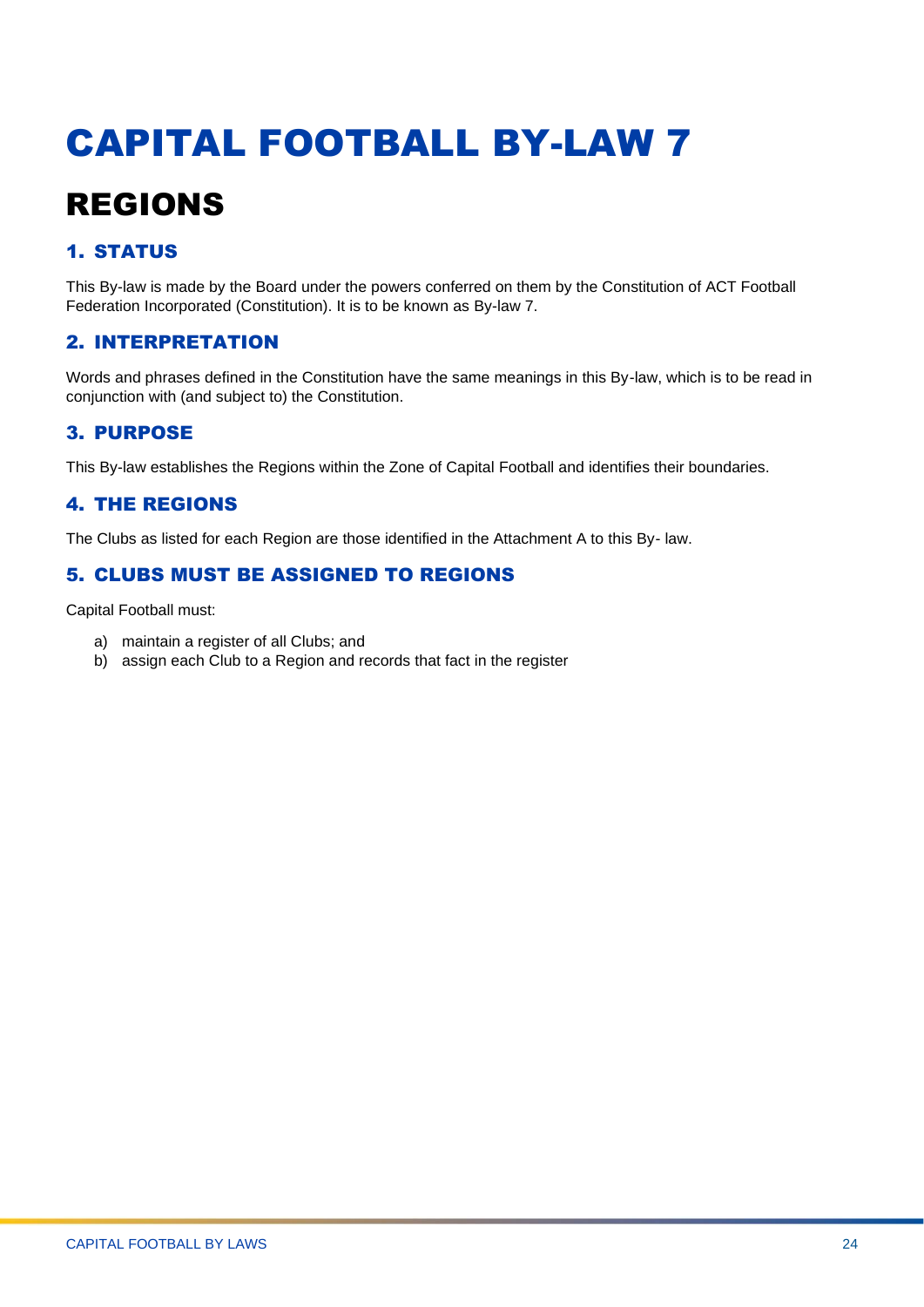#### 6. ATTACHMENT A

Capital Football: Regions & Districts with Clubs from 2020 winter season.

Clubs are automatically part of a Region once they register to participate in Capital Football competitions and activities.

<span id="page-24-0"></span>

| <b>NORTH REGION</b>                                                            | <b>SOUTH REGION</b>                                                        |
|--------------------------------------------------------------------------------|----------------------------------------------------------------------------|
| <b>Ginninderra District (11 clubs)</b><br>(Belconnen and West Canberra)        | <b>Central District (13 Clubs)</b><br>(Inner South Canberra)               |
| <b>Belconnen United FC</b>                                                     | Boomerangs SF                                                              |
| <b>Belnorth FC</b>                                                             | Canberra Croatia FC                                                        |
| <b>Belsouth SC</b>                                                             | Canberra Girls Grammar School                                              |
| <b>Belwest FC</b>                                                              | <b>Canberra Grammar School</b>                                             |
| Burgmann Anglican School                                                       | Canberra United Academy                                                    |
| <b>Griffith FC</b>                                                             | <b>Canberra White Eagles FC</b>                                            |
| North Canberra Futsal                                                          | <b>Marist Canberra FC</b>                                                  |
| <b>Radford College</b>                                                         | Narrabundah SC                                                             |
| <b>UC Stars</b>                                                                | South Canberra FC                                                          |
| <b>Yass FC</b>                                                                 | <b>St Edmunds College</b>                                                  |
| Yoogali SC                                                                     | Weston Molonglo FC                                                         |
|                                                                                | <b>Woden Valley SC</b>                                                     |
|                                                                                | West Canberra Wanderers FC                                                 |
| <b>Limestone District (12 clubs)</b><br>(North Canberra & Southern Tablelands) | <b>Namadgi District (11 clubs)</b><br>(South Canberra & Queanbeyan/Monaro) |
| <b>ADFA Vikings FC</b>                                                         | <b>Brindabella Blues FC</b>                                                |
| <b>ANU FC</b>                                                                  | <b>Burns FC</b>                                                            |
| <b>ANUWFC</b>                                                                  | Cooma SC                                                                   |
| <b>Canberra City FC</b>                                                        | <b>Lanyon United FC</b>                                                    |
| Canberra Olympic FC                                                            | <b>Monaro Panthers FC</b>                                                  |
| <b>Capital Country JFC</b>                                                     | <b>Palerang United FC</b>                                                  |
| <b>Gundaroo Bullocks</b>                                                       | Queanbeyan City FC                                                         |
| <b>Gungahlin Juventus FC</b>                                                   | <b>South Canberra Futsal</b>                                               |
| <b>Gungahlin United FC</b>                                                     | <b>Tigers FC</b>                                                           |
| Majura SC                                                                      | <b>Tuggeranong United FC</b>                                               |
| O'Connor Knights SC                                                            | Wagga City Wanderers                                                       |
| <b>Southern Tablelands United FC</b>                                           |                                                                            |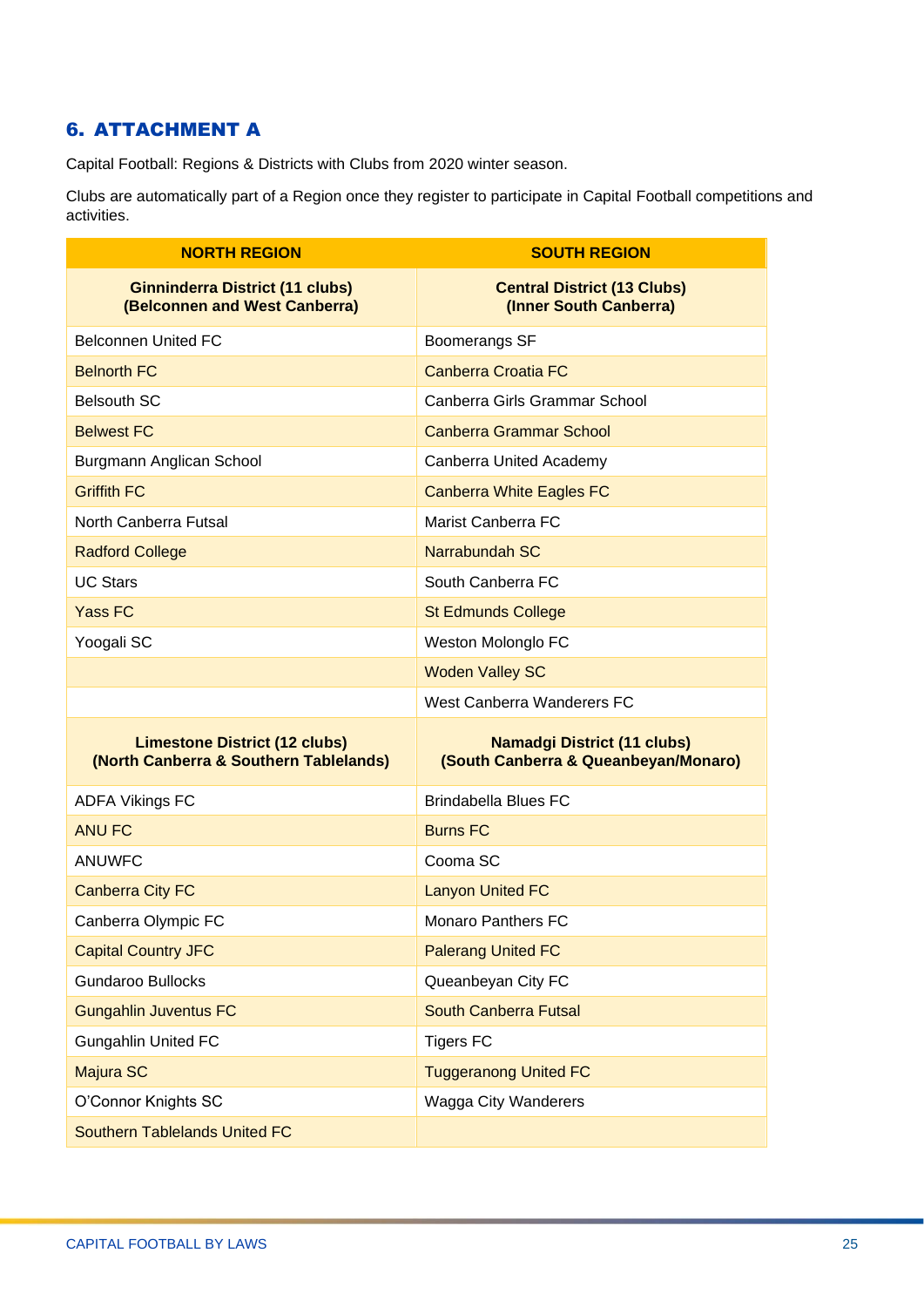### <span id="page-25-0"></span>DISTINGUISHED SERVICE AWARDS

#### 1. LIFE MEMBERSHIP

#### 1.1 STATUS

This By-law is made by the Board under the powers conferred on them by the Constitution of ACT Football Federation Incorporated (Constitution). It is to be known as By-law 8.

#### 1.2 INTERPRETATION

Words and phrases defined in the Constitution have the same meanings in this Bylaw, which is to be read in conjunction with (and subject to) the Constitution.

#### 1.3 PURPOSE

The purpose of the Life Membership By-law is to articulate the process via which individuals may be nominated for Life Membership of Capital Football.

#### 1.4 NOMINATION PROCESS

- a) The CEO of Capital Football shall call for nominations for Life Membership of Capital Football each year with a closing date determined on an annual basis which should allow sufficient time for consideration in that year and, where possible, presentation at a major Capital Football function.
- b) Nominations may only be made during the communicated nomination period.
- c) Nominations may only be made by Members of Capital Football.
- d) All nominations must be forwarded to the Board of Capital Football for consideration at the meeting following the deadline for submission of nominations.
- e) The Board may include in its consideration a person who was not nominated initially but, in such a case, the supporting documentation must be as extensive as that for other nominees.

#### 1.5 CRITERIA AND INFORMATION

- a) The award of Life Membership of Capital Football may be made to a nominee who has made an outstanding and extended contribution to the ACT and Region in any aspect of football.
- b) Nominations may be received for players, coaches, referees, administrators and volunteers of Capital Football and the wider football community.
- c) Nominations should be made on the basis of a contribution of at least seven years.
- d) Nominations should include a list of achievements and supporting statements by representatives of the football community and others who can attest to the nominee's achievements.
- e) The CEO may call for further information if required.

#### 1.6 DECISION

- a) In their absolute discretion and without the need for doing so, the Directors may recommend the nomination, or decide not to recommend or submit the nomination to the next general meeting for approval.
- b) The nominator will be advised in writing by the CEO of the outcome of the Board's consideration.
- c) A rejected nomination may be re-submitted at a later date. d) A nominee is admitted to life membership if: i. the Directors recommend that the nominee be admitted to life membership; and
	- ii. the recommendation is approved by a majority of Members present at a general meeting at which
	- the recommendation is considered.